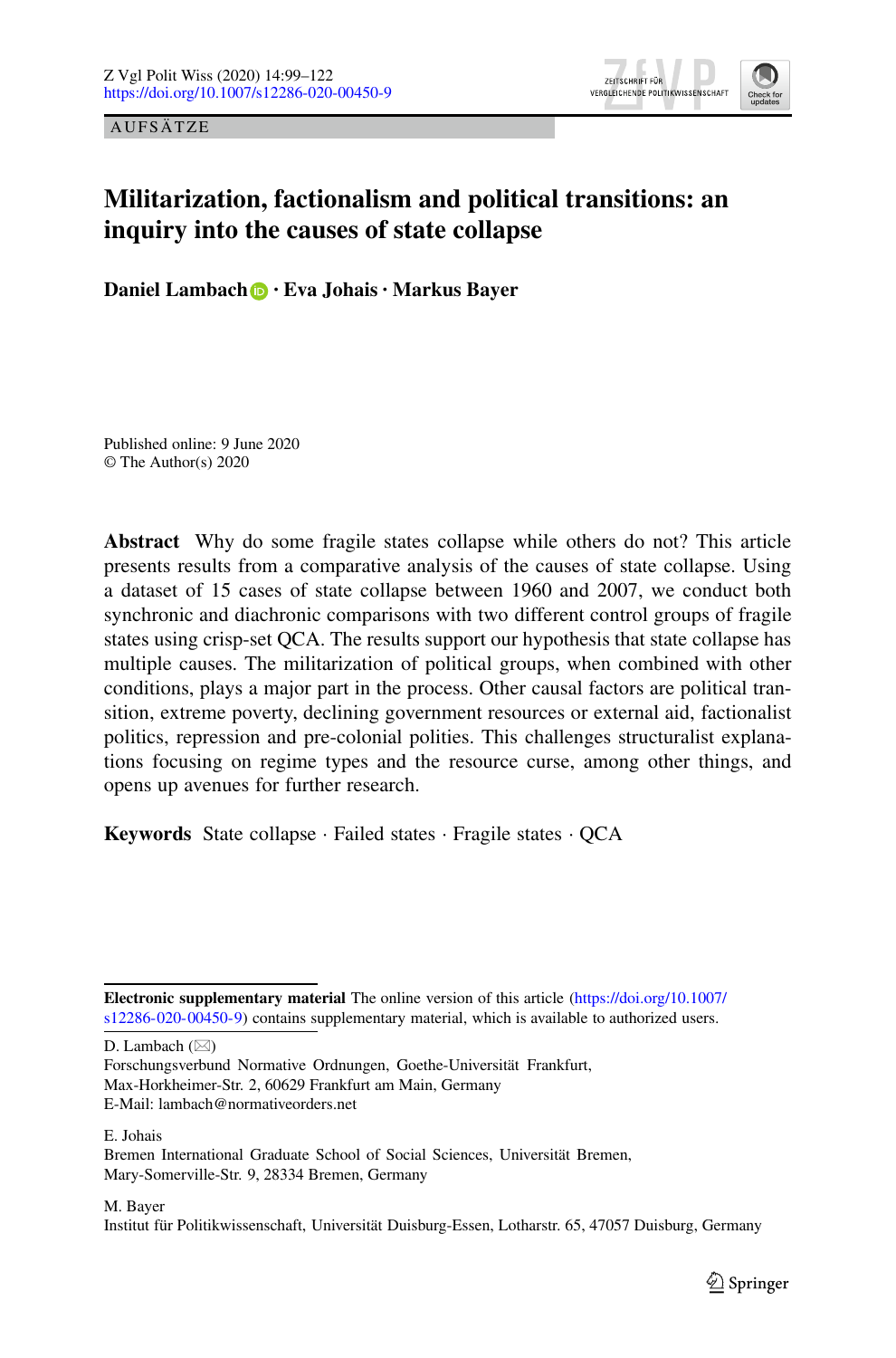## **Militarisierung, Faktionalismus und politische Transitionen: Eine Analyse der Ursachen von Staatskollaps**

**Zusammenfassung** Warum kollabieren manche fragilen Staaten während andere diesem Schicksal entgehen? Dieser Artikel präsentiert die Ergebnisse einer vergleichenden Untersuchung der Ursachen von Staatskollaps. Auf der Grundlage eines Datensatzes von 15 Fällen von Staatskollaps zwischen 1960 und 2007 unternehmen wir einen synchronen sowie einen diachronen Vergleich mit unterschiedlichen Kontrollgruppen fragiler Staaten mittels crisp-set QCA. Die Ergebnisse stützen die Hypothese, dass Staatskollaps komplexe Ursachen hat. Die Militarisierung politischer Gruppen in Kombination mit weiteren Bedingungen spielt dabei eine zentrale Rolle im Prozess des Staatskollaps. Andere kausale Bedingungen sind politische Transitionen, extreme Armut, sinkende Staatseinnahmen oder externe Unterstützung für die Regierung, faktionalistische Politik, Repression sowie vorkoloniale *Polities*. Dies fordert strukturalistische Erklärungen heraus, welche auf Regimetypen und den Ressourcenfluch verweisen, und eröffnet Wege für weitere Forschung.

**Schlüsselwörter** Staatskollaps · Staatszerfall · Fragile Staaten · QCA

### **1 Introduction**

Why do some fragile states collapse while others avoid this fate? Recently, Syria, Libya, Mali, Yemen and the Central African Republic have again drawn attention to a phenomenon that had previously been associated with countries like Somalia, Lebanon and the Democratic Republic of the Congo. The events of 9/11 placed it firmly on the global security agenda, with Western policymakers viewing collapsed states as a source of threats ranging from terrorism and organized crime to nuclear proliferation and refugee flows. This has been paralleled by a burgeoning number of academic publications and research projects (Bueger and Bethke [2014\)](#page-21-0).

Despite widespread interest, we still know surprisingly little about the causes of state collapse (Lambach and Bethke [2012\)](#page-22-0). Most scholarly contributions focus on conceptual issues, offer critiques of the overall discourse or discuss policy options for Western countries. This is partly due to a lack of reliable and valid data. Large-N approaches are forced to rely on proxy measures of dubious validity. To address this lacuna, this paper takes a different methodological approach and uses crisp-set Qualitative Comparative Analysis (QCA) to inquire into the causes of state collapse.

We view state collapse as an extreme form of the more widespread, but ill-defined phenomenon of state fragility. In our definition, state collapse is a situation in which formal state institutions have no meaningful capacities in three core dimensions of statehood: 1) making and implementing binding rules, 2) controlling the means of violence, and 3) collecting taxes, for an uninterrupted period of at least six months. Using these criteria, we analyze 15 cases of state collapse in the period 1960–2007 using an original dataset. The first analysis is a synchronic comparison with other fragile states that did not collapse, the second a diachronic comparison of periods of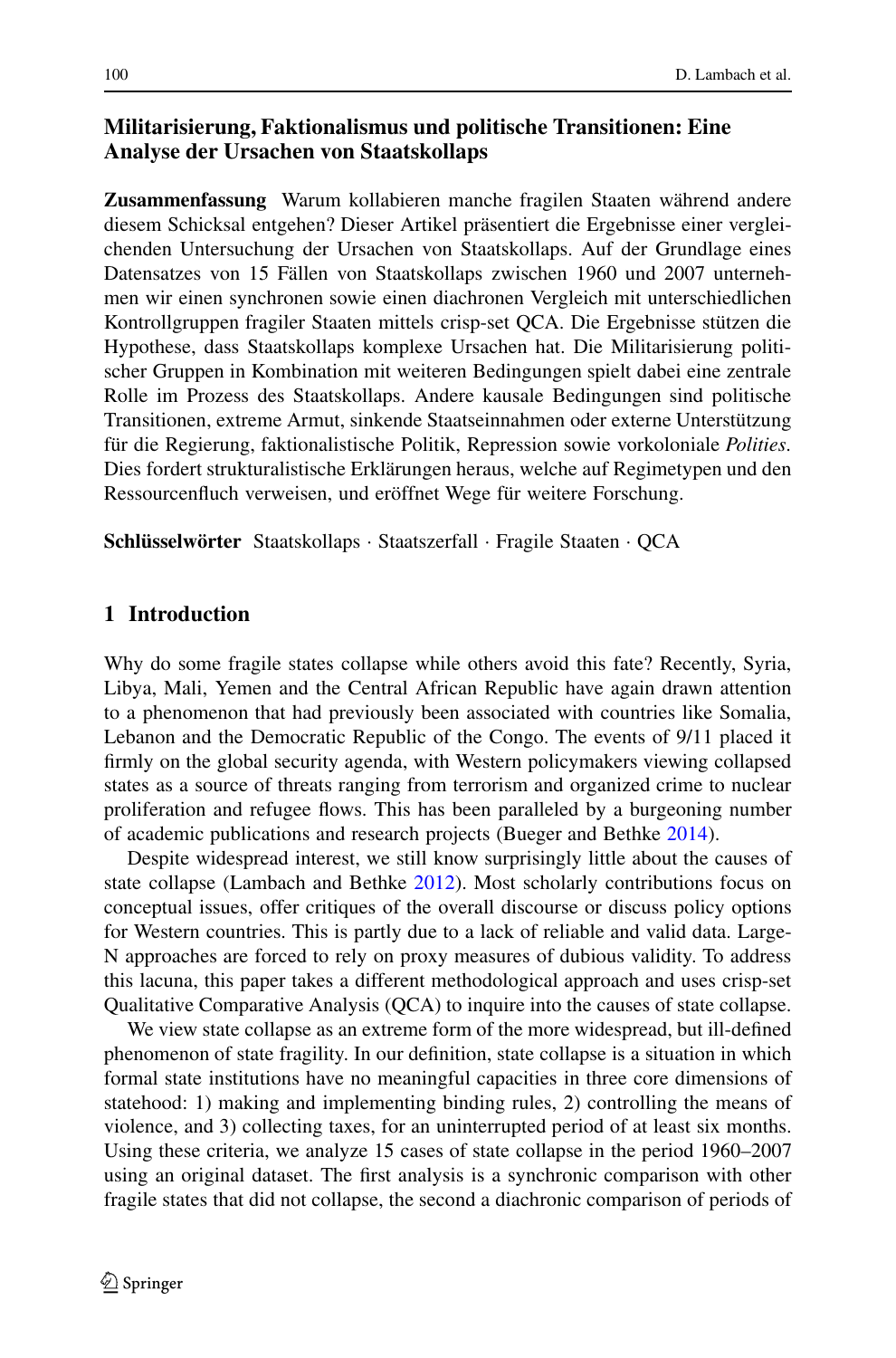collapse with other times of crisis in the same countries that did not result in state collapse.

Our findings indicate that there is no necessary condition for state collapse but there are several combinations of conditions that are jointly sufficient. These conditions are the militarization of political actors, an extremely low per-capita income, a lack of societal cohesion based on precolonial identities and factionalist politics, recent political transition and a decline in state resources. These results challenge some of the more structuralist explanations in the literature and show that state collapse has a complex causal structure distinct from the more general phenomenon of state fragility.

#### **2 Prior research on the causes of state collapse**

Although fragile, failed and collapsed states<sup>1</sup> have received a lot of scholarly and policy attention in recent years, there is little systematic research on their causes. In contrast, the theoretical and conceptual literature is vast and makes a broad range of causal claims, often with little empirical grounding. This paper aims to improve and consolidate the empirical foundations of the field.

There have been a few attempts to analyze the causes of state collapse with large-N approaches. Earlier studies were mainly concerned with developing early warning systems (e.g. Baker and Ausink [1996\)](#page-21-1). In these projects, state failure was frequently conflated with other phenomena such as civil war or ethnic conflict and hence the indicators used are relatively general signs of political instability. A case in point is the Political Instability Task Force (PITF, formerly the State Failure Task Force). The PITF uses a very broad understanding of state failure by including four different kinds of crisis: revolutionary wars, ethnic wars, adverse regime change and genocides/politicides (Esty et al. [1995,](#page-22-1) p. 1). Even though the Task Force has managed to generate models with some degree of predictive power (e.g. Goldstone et al. [2010\)](#page-22-2), their approach is not amenable for causal research due to its overly broad conceptualization of state failure (Lambach and Gamberger [2008\)](#page-22-3).

What little systematic research exists is plagued by inconsistent results and problematic data validity. A comparison of three major studies shows highly divergent findings (see Table [1\)](#page-3-0). The reasons for this are threefold. First, the studies used different specifications of the dependent variable: Iqbal and Starr [\(2016\)](#page-22-4) use the "Interregnum" value of the Polity score from the Polity IV dataset, Carment et al. [\(2008\)](#page-21-2) derive their own index and Bertocchi and Guerzoni [\(2012\)](#page-21-3) use the World Bank's Country Policy and Institutional Assessment (CPIA) score.<sup>2</sup> Second, they cover very different sets of cases: Iqbal and Starr used all countries with at least

<span id="page-2-0"></span><sup>1</sup> Although we consider these to be distinct terms, most scholars use them interchangeably. So as not to limit our review on what many would consider semantic grounds, we include in our survey works that use all these terms.

<span id="page-2-1"></span><sup>&</sup>lt;sup>2</sup> All of which are methodologically problematic in their own ways. For instance, the Polity IV Handbook (Marshall and Jaggers [2005\)](#page-22-5) gives no clear guidelines as to how coders are supposed to apply the "interregnum" code.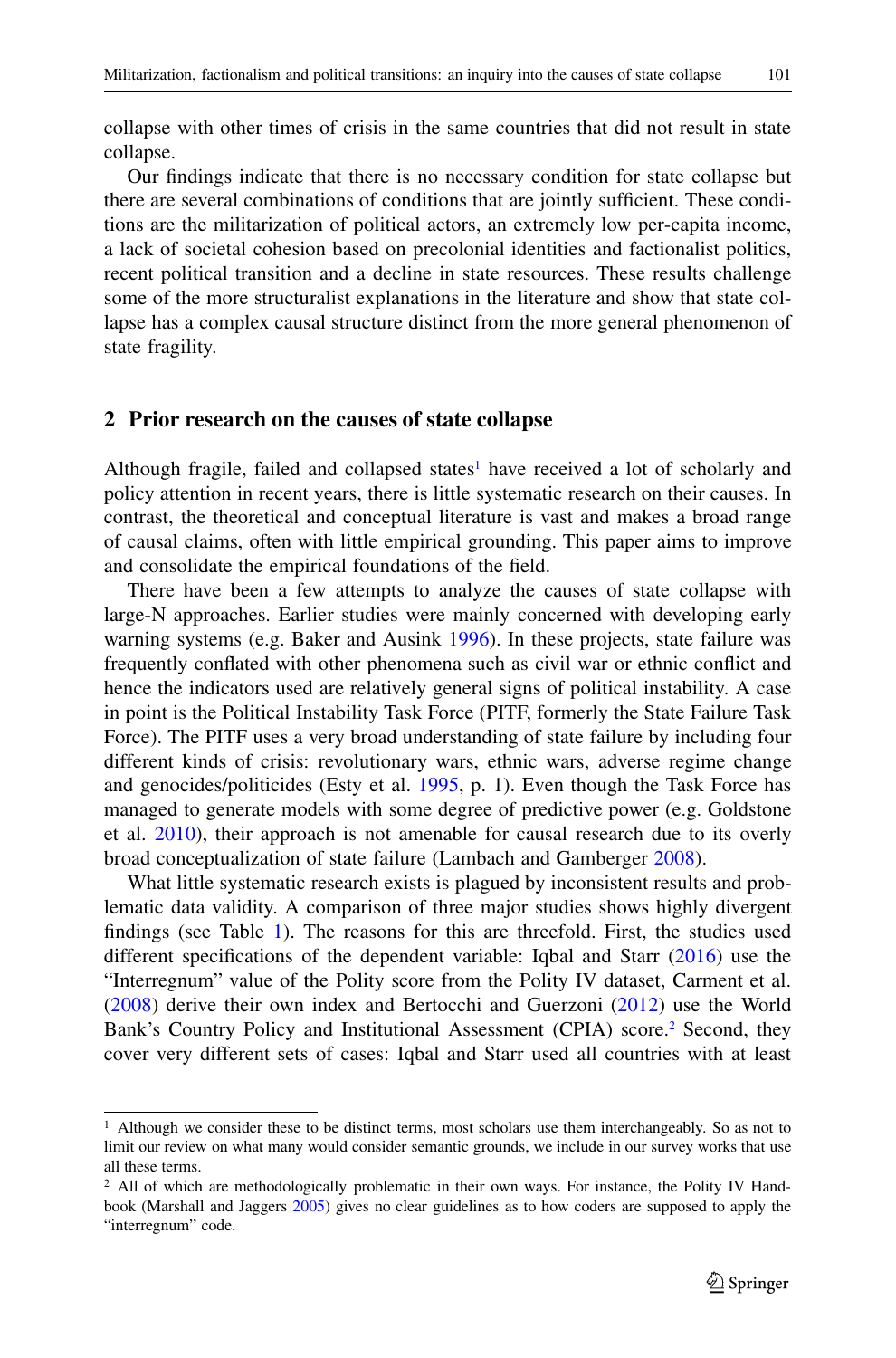| <b>Independent Variables</b>     | Iqbal and Starr<br>(2016) | Carment et al.<br>(2008) | Bertocchi and Guerzoni<br>(2012) |
|----------------------------------|---------------------------|--------------------------|----------------------------------|
| Democracy score                  | $+$                       |                          |                                  |
| Polity score squared             |                           |                          |                                  |
| Civil war                        | $+$                       |                          | $\mathbf{o}$                     |
| External armed conflict          | $+$                       |                          |                                  |
| Strikes/riots/<br>demonstrations | $^{+}$                    |                          |                                  |
| Revolutions/coups/crises         | $+$                       |                          | $+$                              |
| Level of development             |                           |                          |                                  |
| Trade openness                   | $\mathbf{o}$              |                          | $\mathbf{o}$                     |
| Cold War                         |                           |                          |                                  |
| Economic growth                  |                           |                          |                                  |
| Infant mortality                 |                           | $+$                      |                                  |
| Risk of ethnic rebellion         |                           | $+$                      |                                  |
| Ethnic diversity                 |                           | $+$                      | $\mathbf{o}$                     |
| Income inequality                |                           | $\mathbf{o}$             |                                  |
| Investment                       |                           |                          | $+$                              |
| Natural resources                |                           |                          | $\mathbf{o}$                     |
| Primary enrollment               |                           |                          | $\Omega$                         |
| Government expenditure           |                           |                          | $\mathbf{o}$                     |
| Inflation                        |                           |                          | $\mathbf{o}$                     |
| Restricted civil rights          |                           |                          | $+$                              |

<span id="page-3-0"></span>**Table 1** Comparison of Prior Research Findings

 $+=$  Significantly positive effect,  $-$  = Significantly negative effect, o = Nonsignificant

500,000 inhabitants during 1946–2000, Carment et al. cover "more than 100 countries" between 1999–2005, while Bertocchi and Guerzoni's dataset contains 41 sub-Saharan African countries between 1999 and 2007. Third, they use different independent variables with different operationalizations, leading to sometimes contradictory results.

The lack of suitable datasets measuring the degree and quality of empirical statehood has long been a critical impediment to quantitative research. Various projects have tried to develop instruments for quantifying state fragility, the best-known being the Fragile States Index (formerly Failed States Index, FSI) (Baker [2006\)](#page-21-4). The FSI and similar indices are composed of aggregate data covering a wide thematic spectrum from infant mortality and GDP/capita to the deforestation rate. The enormous breadth of component indicators severely limits the content validity of the overall constructs (Margolis [2012\)](#page-22-6). It is not clear what these indices measure—it is certainly not state fragility, but rather a general, unspecific *mélange* of social, political and/or economic instability. Causal research becomes *de facto* impossible with these indicators, since most potential causal conditions are already part of the definition of the concept that is to be explained (Bethke [2012\)](#page-21-5).

The lack of sound data is a general impediment to rigorous research. Hence many researchers call for developing new measures of statehood (Bates [2008a](#page-21-6), p. 10; Englehart and Simon [2009,](#page-22-7) p. 110) but there has been no convincing approach that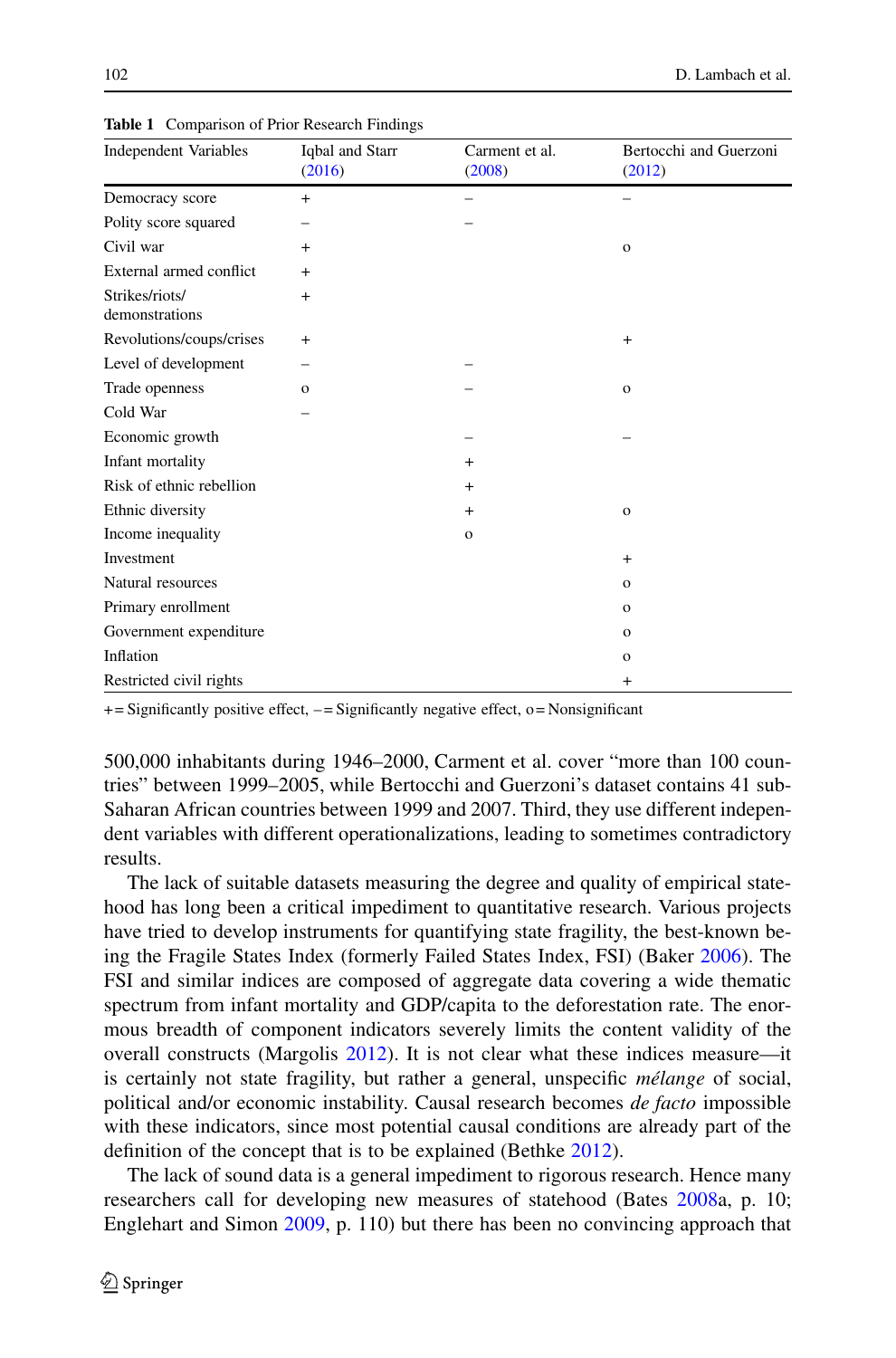fully closes this gap (but see Schlenkrich et al. [2016\)](#page-23-0). The same problem applies to the measurement of possible causes. Data for these variables are not missing at random, since the availability of consistent, national-level data largely depends on the statistical capacity of the state itself. Therefore, we can expect a higher rate of missing data in fragile states. While these gaps can be bridged by various methods of imputation, this is little more than a "least-worst" solution.

Beyond their methodological issues, current quantitative studies have two additional limitations. First, existing studies rely on "pre-existing off-the-shelf-data" (Englehart and Simon [2009,](#page-22-7) p. 110) previously collected for other purposes. This means that many potentially interesting explanations are not being investigated for want of suitable data, favoring structuralist explanations for which data are much more readily available than for dynamic factors. Yet most authors agree that the political dynamics are especially important in influencing the outome during periods of political crisis (e.g. Bates [2008a](#page-21-6)).

Second, quantitative approaches assume causality to be a) "unifinal", i.e. variables have the same effect for all cases, b) additive, i.e. the causal effect of independent variables can be isolated from each other (an issue which can be addressed by using interaction terms, but only a small number of these can realistically be included in a model), and c) symmetric, i.e. when A leads to B, not-A will lead to not-B (Wagemann and Schneider [2010,](#page-23-1) p. 378). However, a close reading of case narratives (e.g. in Rotberg [2003;](#page-23-2) Zartman [1995\)](#page-23-3) suggest that assumptions a) and b) do not apply to state collapse. Hence, we assume that state collapse is a complex and multicausal process, in line with findings by Grävingholt et al. [\(2015\)](#page-22-8), Call [\(2011\)](#page-21-7) and Tikuisis et al. [\(2015\)](#page-23-4), who identify distinct types of fragile states.

Results of small-N comparative studies also suggest that the process of state collapse is equifinal, i.e. that several different ways can lead to the same outcome. For instance, Englehart [\(2007\)](#page-22-9) proposes a model of "self-destructive despotism" that shows how governments in Somalia and Afghanistan deliberately destroyed state institutions to remove checks and balances on their exercise of power and prevent rivals from harnessing alternative sources of power. In response, Lambach [\(2009\)](#page-22-10) argues that Englehart's model cannot explain state collapse in Lebanon and Tajikistan. To account for these cases, Lambach proposes a second causal model of collapse that focuses on the polarization of national politics and the militarization of political actors. Furthermore, qualitative works have identified additional risk factors including, among other aspects, neopatrimonial or personal rule, factionalism, the resource curse, rentierism, ethnic minority rule, a lack of societal cohesion, declining superpower patronage, and regional diffusion patterns (see the summary in Lambach and Bethke [2012\)](#page-22-0). However, it is unclear whether these factors cause state collapse specifically or state fragility more generally, and whether they only apply to single cases or more broadly.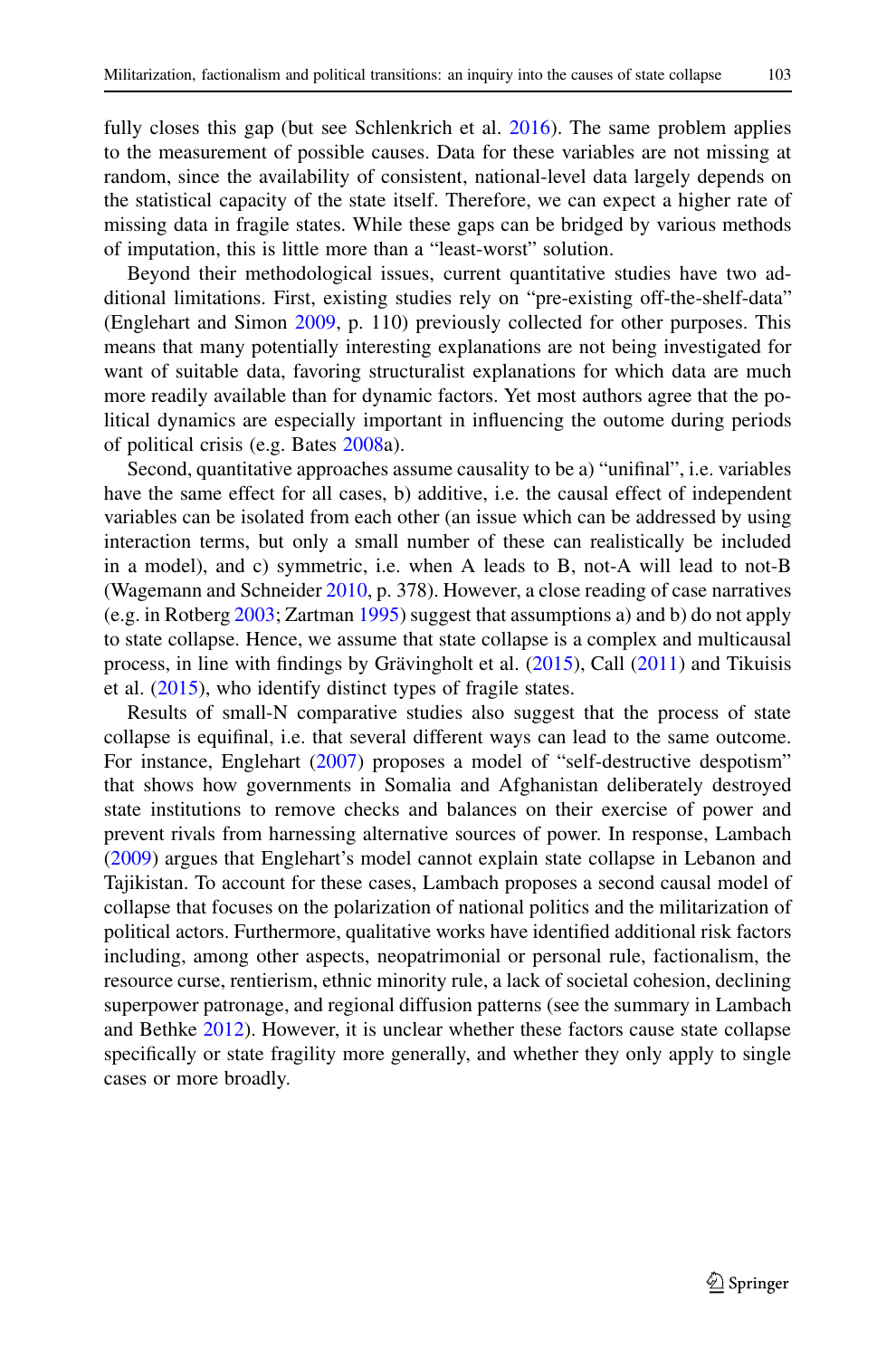#### **3 Theoretical approach**

#### **3.1 Conceptualization of state collapse**

Our understanding of state collapse is based on an institutionalist understanding of the state in the tradition of Max Weber. $3$  This is due to pragmatic considerations: we need a concept of the state that is amenable to comparative research and that is similar to those approaches that are already being used in research on fragile and collapsed states. Thus, we opt for an ideal-type definition of the state which follows the (sometimes implicit) standard in the literature on fragile states, Weber's institutionalist theory of the state. We reject alternative approaches that frame the state as a provider of governance outputs (Eriksen [2011\)](#page-22-11) for several reasons: first, output approaches take a normative position about which tasks a state *should* engage in, which is often based on the "OECD model" of statehood. Second, where nonstate actors compensate for the state's incapacity by providing crucial public goods, an output approach will undererstimate the degree of state dysfunctionality. And finally, output approaches usually exhibit a "democracy bias" by including the rule of law or political participation as one of the definitional elements of statehood.

We use Weber's well-known definition of the state as our point of departure: "A compulsory political organisation with continuous operations (*politischer Anstaltsbetrieb*) will be called a 'state' insofar as its administrative staff successfully upholds the claim to the monopoly of the legitimate use of physical force in the enforcement of its order" (Weber [1978,](#page-23-5) p. 54). Weber himself exhorted social scientists to think of statehood as a variable: "Even in cases of such social organisation as a state (...) the social relationship consists exclusively in the fact that there has existed, exists, or will exist a probability of action in some definite way appropriate to this meaning" (Weber [1978,](#page-23-5) p. 27). The corollary is that if the state only exists as a particular likelihood of certain forms of social action, then there must logically be different degrees of statehood.

Therefore, we define the ideal type of the state as an institution that is characterized by monopolies of rule-making, violence and taxation within a defined territory and the population living therein. This institution finds its organisational expression in an administrative apparatus, political organs and bodies for collective decisionmaking. It is represented by symbols and social practices that remind citizens of the existence of the political order. The *monopoly of rule-making* is inherent in the concept of the state as the institution making binding decisions for society. The *monopoly of violence* follows logically from the monopoly of rule-making—to enfore its decisions, a state has to be able to implement them even in the face of resistance. The *monopoly of taxation* is needed to finance the administrative apparatus that enacts and upholds the previous two monopolies. These monopolies imply that no one else is entitled to make binding rules, use violence or collect taxes unless specifically empowered to do so by the state.

States' abilities to exercise this "holy trinity" of monopolies vary considerably. Variation in statehood can be represented as a three-dimensional space (see Fig. [1\)](#page-6-0).

<span id="page-5-0"></span> $3$  The following section is based on a more detailed discussion in Lambach et al.  $(2015)$ .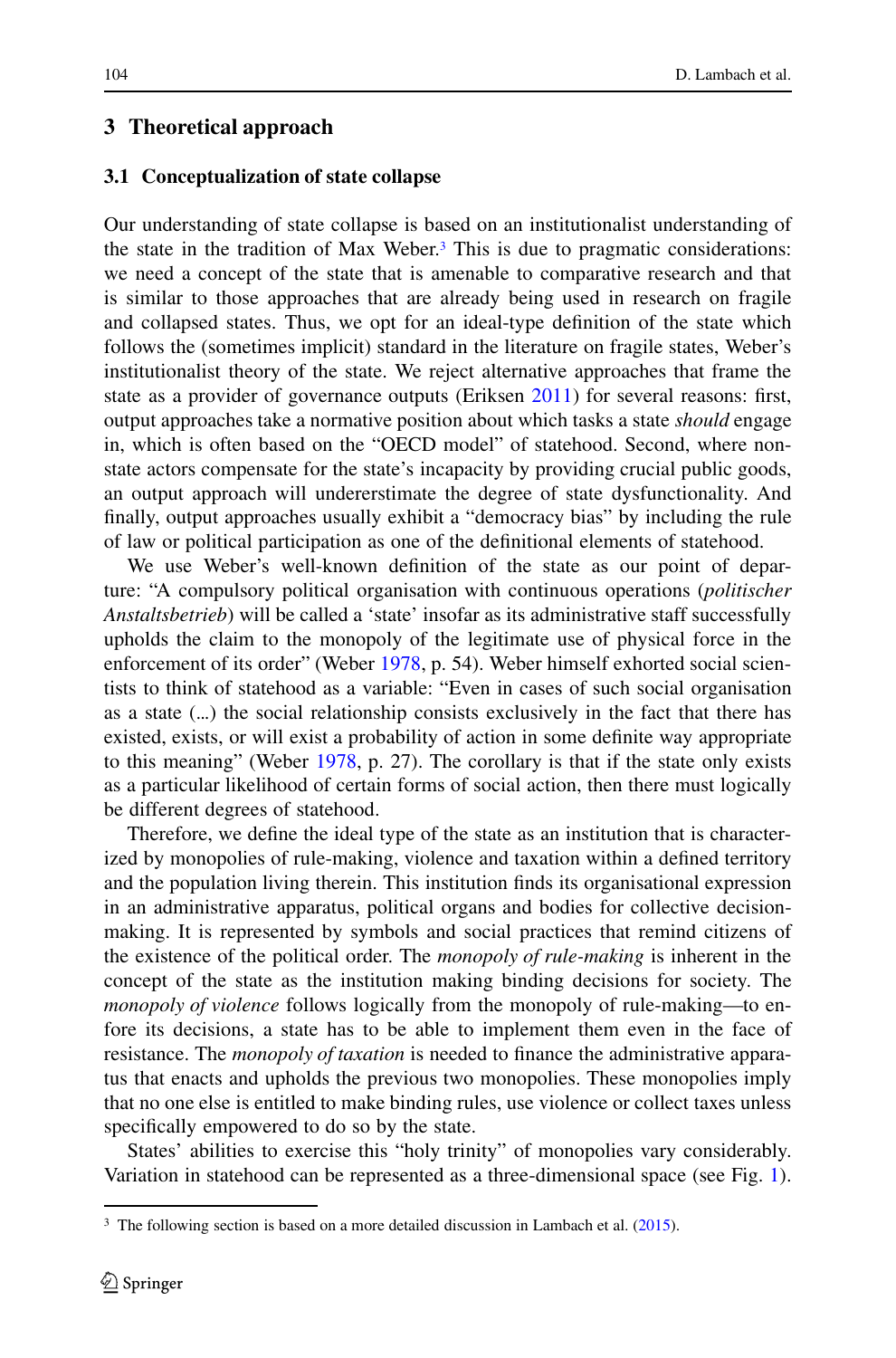<span id="page-6-0"></span>



Theoretically, a state can inhabit any point within this space, although some of the extremes are very unlikely to exist in practice. We expect that deficits in one dimension correlate with deficits in the other two, but that is ultimately an empirical question.

Fragile states are close to the  $(0,0,0)$  point. It is, however, unclear where the boundaries of this cluster of cases are. Call [\(2008\)](#page-21-8) and Ulfelder [\(2012\)](#page-23-6) argue that concepts of state fragility and state failure should be abandoned entirely, since they are too broad and too vague (see also the review by Ferreira [2016\)](#page-22-13). They point out that the line between failed/fragile and non-failed/non-fragile states is impossible to define, and that cases within the group of failed/fragile states are too heterogeneous, which makes comparison almost impossible. We agree with this critique and follow Call's and Ulfelder's exhortation to focus on extreme instances of failure which they call state collapse, borrowing a term from Zartman [\(1995\)](#page-23-3). We view collapsed states as cases closely clustered around the (0,0,0) point that represent a subset of the larger, ill-defined population of fragile states.

The term state collapse characterizes a condition, not a process, even though a protracted process usually precedes the condition of "collapse"[.4](#page-6-1) State collapse, as we understand it, is the binary opposite to our ideal-type of the state. Hence, we define state collapse as a situation in which the state has no significant capacities in all of its three core dimensions, 1) making and implementing binding rules, 2) controlling the means of violence, and 3) collecting taxes, for an uninterrupted period of at least six months. We thereby establish a threshold between the two groups of our comparison, collapsed and non-collapsed fragile states.

<span id="page-6-1"></span><sup>4</sup> For analytical reasons, this definition also includes cases in which the state had never had a meaningful presence before (such as the post-independence cases of Bosnia-Herzegovina, Congo-Kinshasa, Georgia and Tajikistan), which would be impossible with a process-oriented definition. This does not mean that we dismiss the processes leading to the outcome of state collapse as insignificant—on the contrary, learning about the interplay of different factors in the causal process is our main research interest.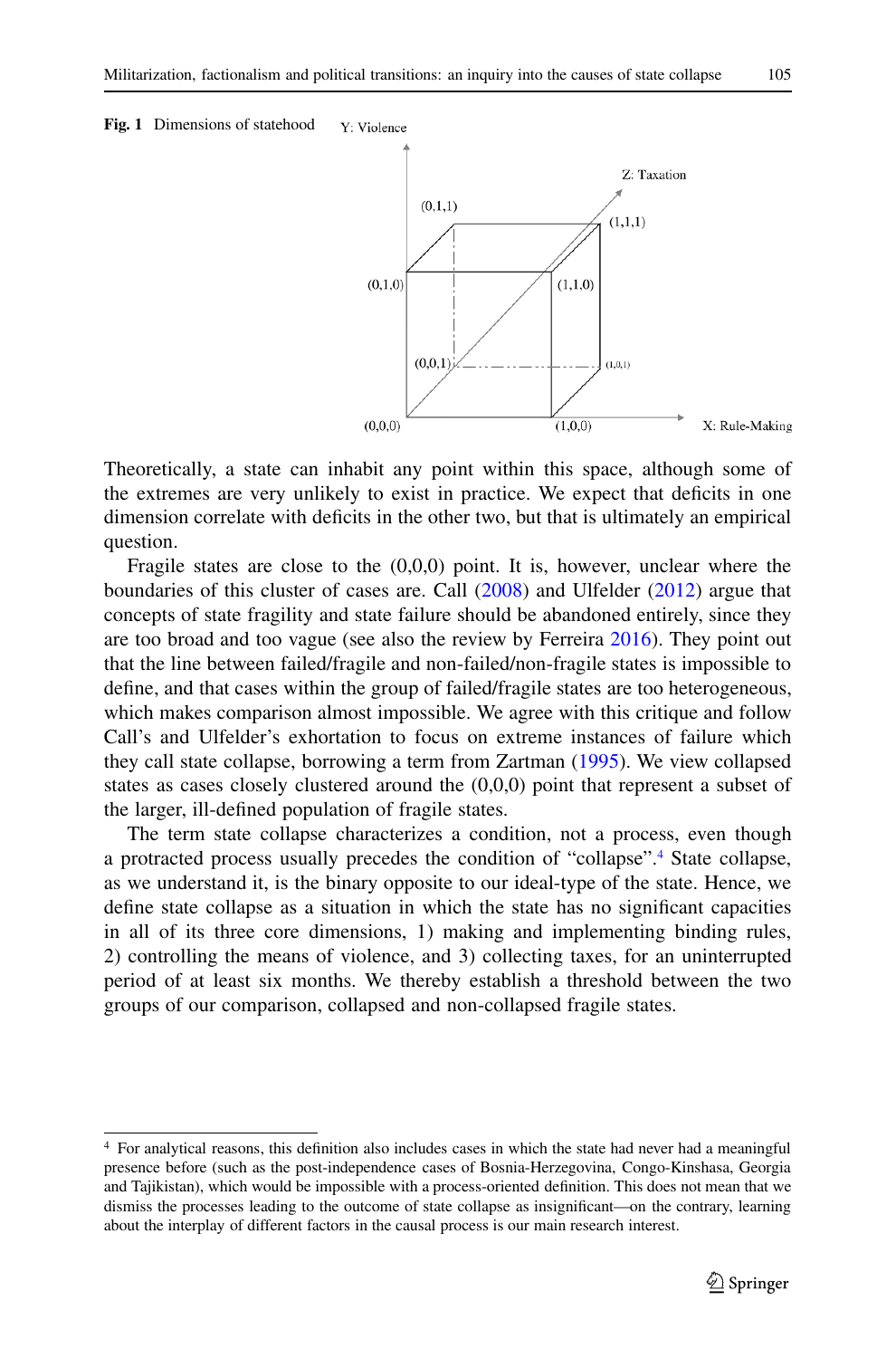#### **3.2 Explaining state collapse**

We draw on theories of state-society relations (Migdal [1988\)](#page-22-14) and elite settlements (Putzel and DiJohn [2012\)](#page-22-15) to explain state collapse. At the intersection of these theories, state institutions are viewed as both socially embedded and co-constitutive with elite relations. Social embeddedness means that the state exists in a space where it competes or cooperates with societal authority figures. Indeed, the state's very *raison d'être* is bound to its claim to represent some sort of general will, compelling the state to seek recognition for this claim. As for elite settlements, political institutions are not usually the product of conscious design but more a historically contingent reflection of power relationships. Institutions provide a framework for managing elite relations (Geddes [1999\)](#page-22-16) and are sustained by an elite consensus (Dewal et al. [2013\)](#page-22-17). When this consensus changes, institutions must adapt, and where elite coalitions break down, institutions are worn down or swept away. Crucially, if an elite coalition breaks down but is quickly replaced by a new coalition, the state is usually able to re-consolidate while averting collapse.

Our core assumption is that state collapse is best explained by combining structural and dynamic explanations. Structural explanations point to relatively static social conditions while dynamic explanations focus on the agency of political elites and the contingent results of their interaction. These two dimensions cannot be viewed in isolation, very much like the mutual constitution of institutions and elite relations. We therefore view the process leading to state collapse as an escalating power struggle between competing elite factions that weak state institutions are unable to contain (similar to Englehart  $2007$ ). To theorize likely causes of state collapse, we derive causal assumptions from several different fields.

First, the literature on *fragile statehood and civil war* offers explanations for violent power struggles. In line with contract theories of the state (e.g. Ismail [2016;](#page-22-18) Wagner [2007\)](#page-23-7), it claims that if the formal security apparatus of the state—the military, the police, the judiciary—is unable to deter or punish the use or threat of force by non-state actors, the central legitimizing claim of the state is in question (Posen [1993;](#page-22-19) Vinci [2006\)](#page-23-8). Likewise, Lambach [\(2009\)](#page-22-10) points out the detrimental effect of the militarization of political actors in the context of a polarized political system, and Bates et al. [\(2002\)](#page-21-9) highlight how political actors militarize to gain access to rents (see also Bates [2008b](#page-21-10)). In some cases, the capacity of formal security institutions is deliberately sabotaged from the inside. Englehart  $(2007)$  argues that weak regimes may undermine security forces and the bureaucracy to prevent the formation of alternative power centers within the state. Rulers also sometimes create unofficial militias outside the formal security apparatus, operating under their personal control. These "pro-government militias" (Carey et al. [2013\)](#page-21-11) directly threaten state control of violence even as they prop up the regime.

There is a wealth of theories on how specific *modes of governance* affect the resilience of state institutions. Concerning transitions to democracy, Bates [\(2008a](#page-21-6), p. 8–9) argues that demands for democratization threaten autocratic incumbents, who turn to predatory and repressive tactics to disrupt the opposition, pushing protesters towards violent rebellion. In a similar vein, Collier cautions that democratization "might at best be a two-edged sword, introducing the possibility of accountability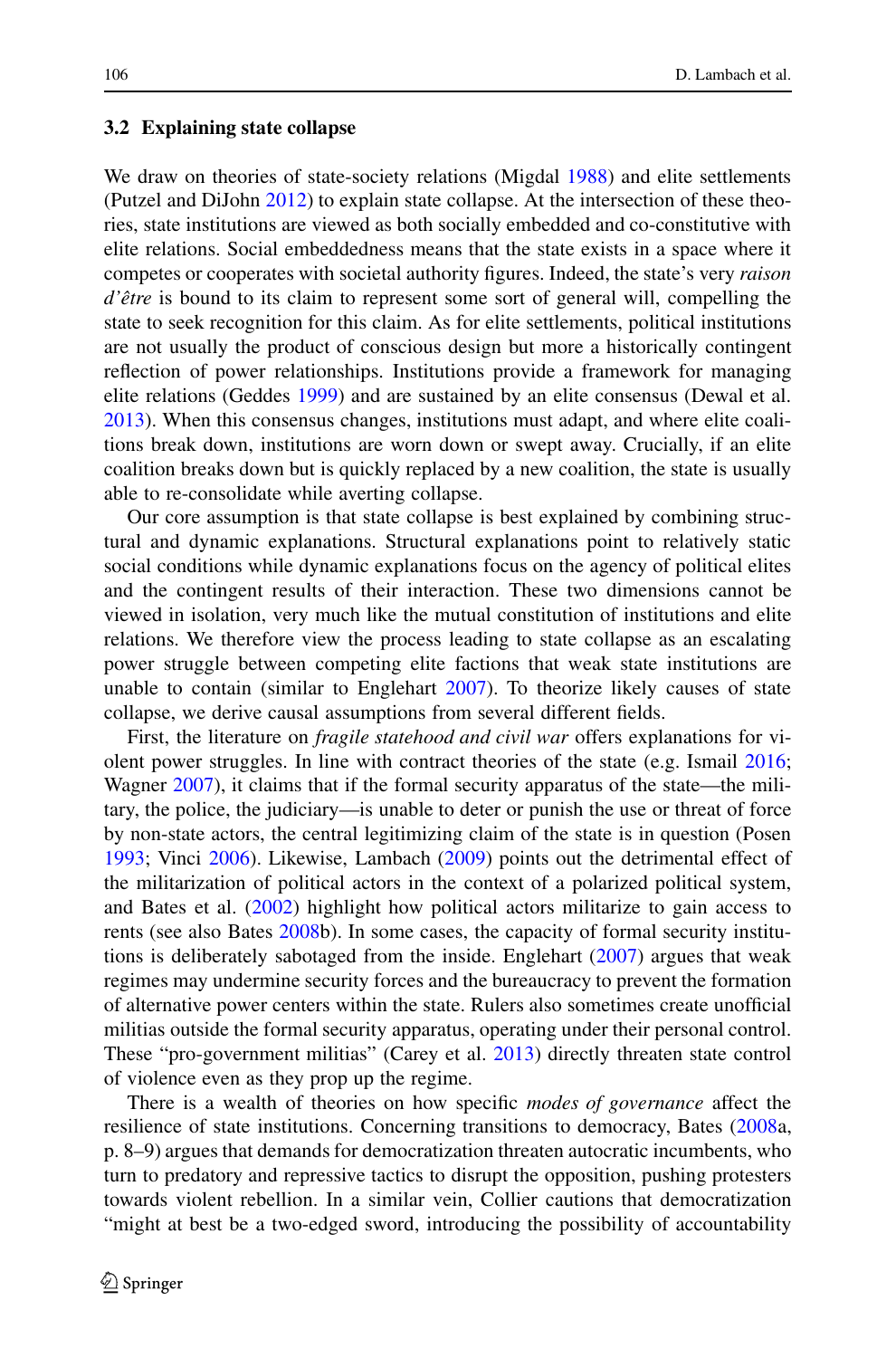but at the price of a greater risk of large-scale political violence" (Collier [2009,](#page-21-12) p. 233). This literature also suggests repression as a causal condition because it provides citizens with a motivation to mobilize against the government (Saxton [2005\)](#page-23-9), especially if this government only represents, or is perceived to represent, an ethnic minority of the population (Bates [2008a](#page-21-6), p. 6–8).

This echoes the macro-historical argument advanced by Acemoglu and Robinson [\(2012\)](#page-21-13). While their understanding of "failure" is more economic than political, their work fits with other explanations for state collapse. Acemoglu and Robinson focus on the role of institutions in development, arguing that inclusive political and economic institutions decentralize power and lay the foundation for sustainable economic and social development. In contrast, extractive institutions centralize power among the few at the expense of the wider population. Acemoglu and Robinson's core claim is that extractive political institutions create and safeguard extractive economic institutions that transfer wealth to a narrow elite, thus maintaining that elite's privileged position.

However, there are dissenting viewpoints on political institutions, specifically whether particular regime types are more susceptible to state collapse. Whereas Allen [\(1995\)](#page-21-14) sees autocratic regimes as more prone to state collapse, Carment et al. [\(2008\)](#page-21-2) consider hybrid regimes as more at risk. Goldstone et al. [\(2010\)](#page-22-2) broaden this discussion and claim that hybrid regimes with a high degree of factionalism, i.e. a style of politics primarily concerned with parochial interests, are most likely to fail.

A related field of research explores how *rent-seeking behavior* by elites relates to state collapse, using concepts such as neopatrimonialism, personalism, clientelism, rentierism or informal politics (e.g. Englehart [2007\)](#page-22-9). Rent-seeking practices probably do not cause state collapse by themselves because they are a common feature in almost all fragile states and even in many non-fragile ones. These practices can even stabilize a regime, sometimes for long periods of time, while they erode the institutions on which state authority rests. But this only works if the country's political economy is sound—neopatrimonial and clientelist systems depend on a steady influx of rents. If a sudden decline in government revenues or a reduction of external aid dries up opportunities for personal gain, the ruling coalition will fracture (Allen [1999\)](#page-21-15). Due to the relatively high number of cases in the early 1990s, some observers claim the loss of superpower patronage following the end of the Cold War to be another causal factor of state collapse (e.g. Iqbal and Starr [2016\)](#page-22-4).

Finally, the literature on *state formation* shows how state-society relations develop over time. Buzan [\(1991\)](#page-21-16) argues that society needs an "idea" of the state as a legitimate political authority. Tusalem [\(2016\)](#page-23-10) finds that pre-colonial stateness reduces the likelihood of post-colonial state fragility and Michalopoulos and Papaioannou [\(2012\)](#page-22-20) show a strong positive association between African pre-colonial polities and contemporary levels of local economic development but these results only hold for cases in which pre- and post-colonial polities are mostly congruent. In contrast, "weblike societies" (Migdal [1988,](#page-22-14) p. 39) mainly consisting of local associations and traditional authorities without an overarching system of symbols and values represent infertile ground for state-building. Similarly, Boone [\(2003\)](#page-21-17) shows how strong institutions in rural society impede state-building efforts in African post-colonial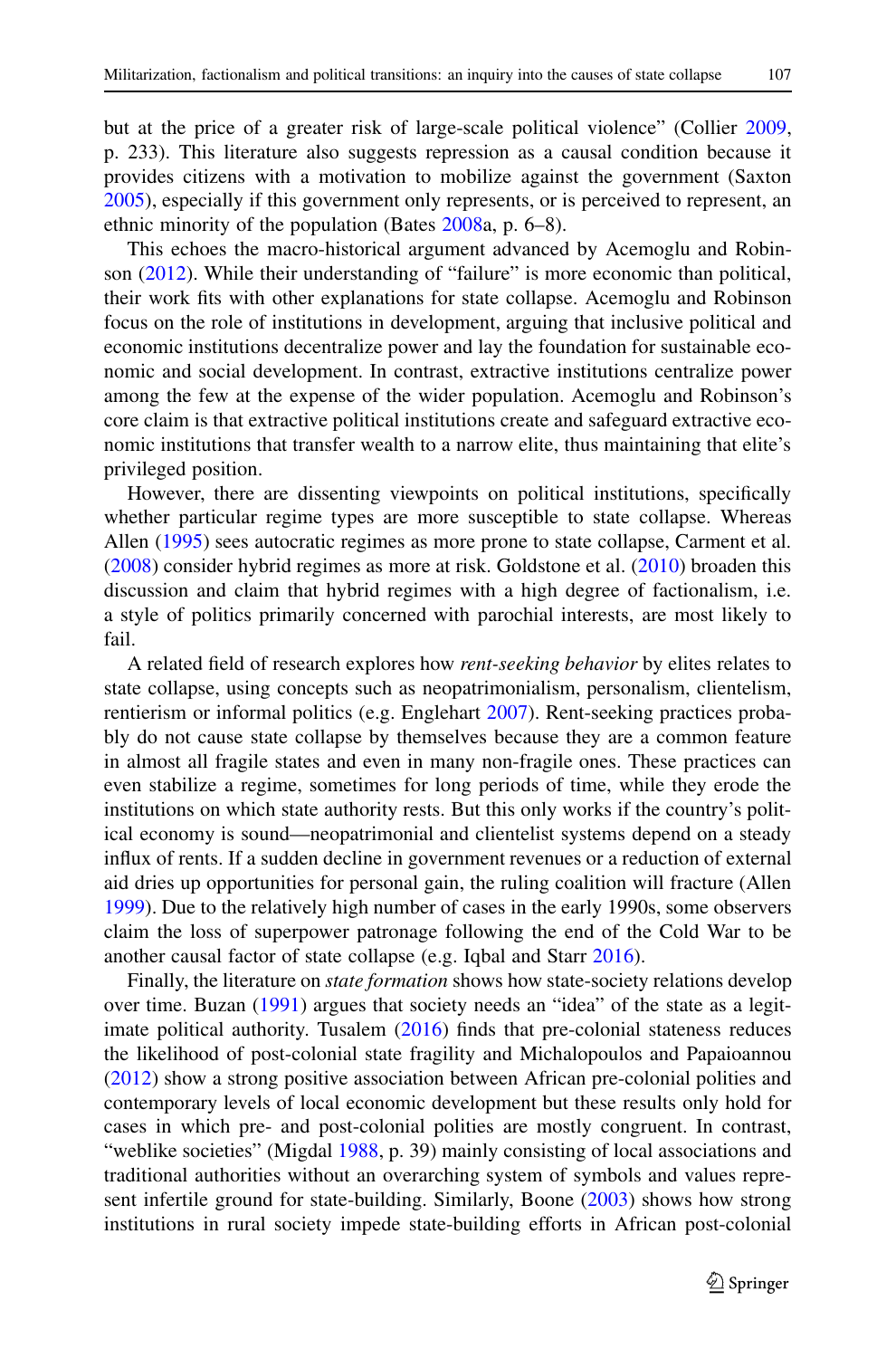states. However, due to the ubiquity of these social forms in post-colonial countries, we focus on those that are the most long-lived and thus, presumably, best institutionalized. We thus expect a particularly high risk of collapse in cases in which a localized polity existed in pre-colonial or pre-imperial times that did not cover the entire territory of the post-colonial state. These polities provide a reference point for factionalist politics in the post-colonial political system (but see Wig [2016\)](#page-23-11).

## **4 Research design**

Based on our review of the literature, our research design should:

- a) be able to deal with equifinal causality,
- b) not be limited to structural independent variables,
- c) include the collection of original data so as not to rely on proxy variables.

A medium-N research design provides the best fit for these parameters. Compared to small-N designs, this approach allows us to include more explanatory conditions and obtain more representative results. Compared to large-N designs, our approach is better at dealing with equifinality, i.e. the assumption that different paths can lead to the same outcome (Bennett [2004,](#page-21-18) p. 38–40), and conjunctural causation, i.e. that variables only exhibit a causal effect in specific combinations (Wagemann and Schneider [2010,](#page-23-1) p. 378). It is also more manageable to collect original data for a medium number of cases than for a larger one. Finally, there are only a limited number of cases, which militates against most quantitative approaches.<sup>5</sup>

### **4.1 QCA**

We use Qualitative Comparative Analysis  $(QCA)$  as our method of analysis.<sup>6</sup>  $QCA$ is a tool for the systematic comparison of cases that is grounded in the qualitative tradition of recognizing the importance and unique aspects of each individual case. It assumes that causality is complex, meaning that social phenomena have more than one cause, that these causes interact with each other, and that different instances of the same phenomenon may have different causes. QCA employs Boolean algebra to derive combinations of sufficient and necessary conditions for a particular outcome (in this case, state collapse). QCA fits our research design well because

<span id="page-9-0"></span><sup>5</sup> The limited number of cases makes parametric tests unfeasible. Due to the structure of the data and the frequency distribution of the phenomenon, estimation is not possible, nor do we believe that the main results can plausibly be deemed valid. This is, first, due to overfitting regarding the ratio of events to nonevents and observations per variable. Studying the causes of state collapse with statistical analysis is likely to result in spurious correlations and error-prone estimates. Modeling complex causality and equifinality via interaction of variables only increases the problem of overfitting. Second, estimating logistic regression models using the two case control samples is not possible due to separation, i.e. because there are single variables or combinations thereof that perfectly predict state collapse.

<span id="page-9-1"></span><sup>6</sup> The burgeoning literature on QCA is too large to be reviewed here. Articles by Berg-Schlosser et al. [\(2009\)](#page-21-19) and Wagemann and Schneider [\(2010\)](#page-23-1) are good introductions, while the volumes by Schneider and Wagemann [\(2012\)](#page-23-12) and Rihoux and Ragin [\(2009\)](#page-23-13) provide more detailed instructions.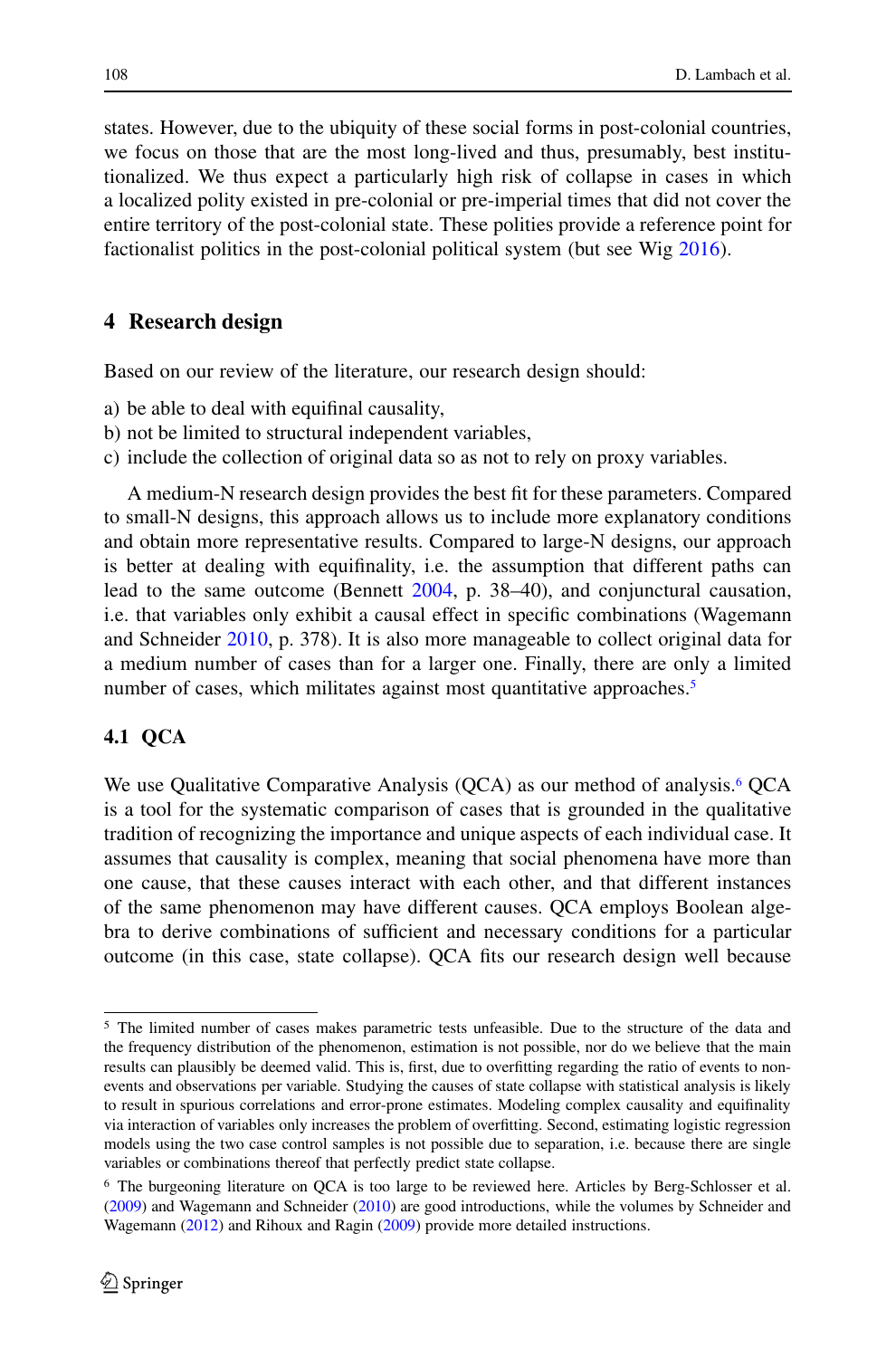its assumptions of equifinality and conjunctural causation are at the core of this approach.

In classic or "crisp-set" QCA (csQCA), both conditions and outcomes are coded in binary. For instance, for the condition "population size", the threshold could be defined as "20mio. inhabitants". Each case would then be assigned a value of 0 (the state has fewer than 20mio. inhabitants) or 1 (the state has at least 20mio. inhabitants). The resulting dataset is summarized in a truth table from which solution terms are derived. Obviously, the dichotomous coding of conditions and outcomes incurs a loss of information about individual cases and may group together very disparate cases that happen to find themselves on the same side of the threshold. Two alternative methods, fuzzy-set QCA (fsQCA, Ragin [2000\)](#page-23-14) and Multi-Value QCA (MVQCA, Cronqvist and Berg-Schlosser [2009\)](#page-21-20), use the same approach as csQCA but allow for more fine-grained conditions. However, csQCA was better suited to our research question than fsQCA, since our aim was to distinguish collapsed states from those that remained fragile. Given the conceptual vagueness of "state fragility" and the likely existence of different subtypes of fragility, establishing meaningful thresholds for different degrees of fragility was not feasible. Hence a dichotomous distinction between membership and non-membership in a set of collapsed states is sufficient for our purposes. We tested whether MVQCA (which also uses a binary outcome variable) added explanatory value over csQCA but ultimately rejected this approach because it made results more complex without offering additional analytical leverage (see Appendix).

In QCA, contradictions and logical remainders require special attention. Contradictions occur when cases with the same set of conditions have different outcomes. There are various strategies for dealing with contradictions, but the general advice is that the number of contradictions should be minimized as much as possible (Rihoux and de Meur [2009,](#page-23-15) p. 48). Logical remainders are combinations of conditions that are not associated with a particular outcome because no empirical case had this particular set of values (the problem of "limited diversity", see Schneider and Wagemann [2012,](#page-23-12) p. 151–177). It is permissible to make "simplifying assumptions" about how these combinations would have turned out if there had been an empirical case with these characteristics to arrive at a more parsimonious outcome, but care must be taken not to make unrealistic assumptions just to arrive at a better result.

#### **4.2 Cases**

In a previous paper (Lambach et al. [2015\)](#page-22-12), we identified 17 cases of state collapse between 1960 and 2007. 15 of these cases are included in the present analysis while Afghanistan 2001 and Iraq 2003 were excluded due to the strong impact of foreign military invasion on the stability of the state. Cases are described in country–year format, the year denoting the onset of state collapse (Outcome = 1).

We conduct two separate comparisons with different sets of control cases. In both instances, control cases were selected using a matching "Most Similar, Different Outcome" (MSDO) approach (de Meur and Berg-Schlosser [1994\)](#page-22-21). Control cases were fragile states that could have conceivably collapsed but did not during periods of significant crisis (e.g. rebellion, coup, public unrest). In the synchronic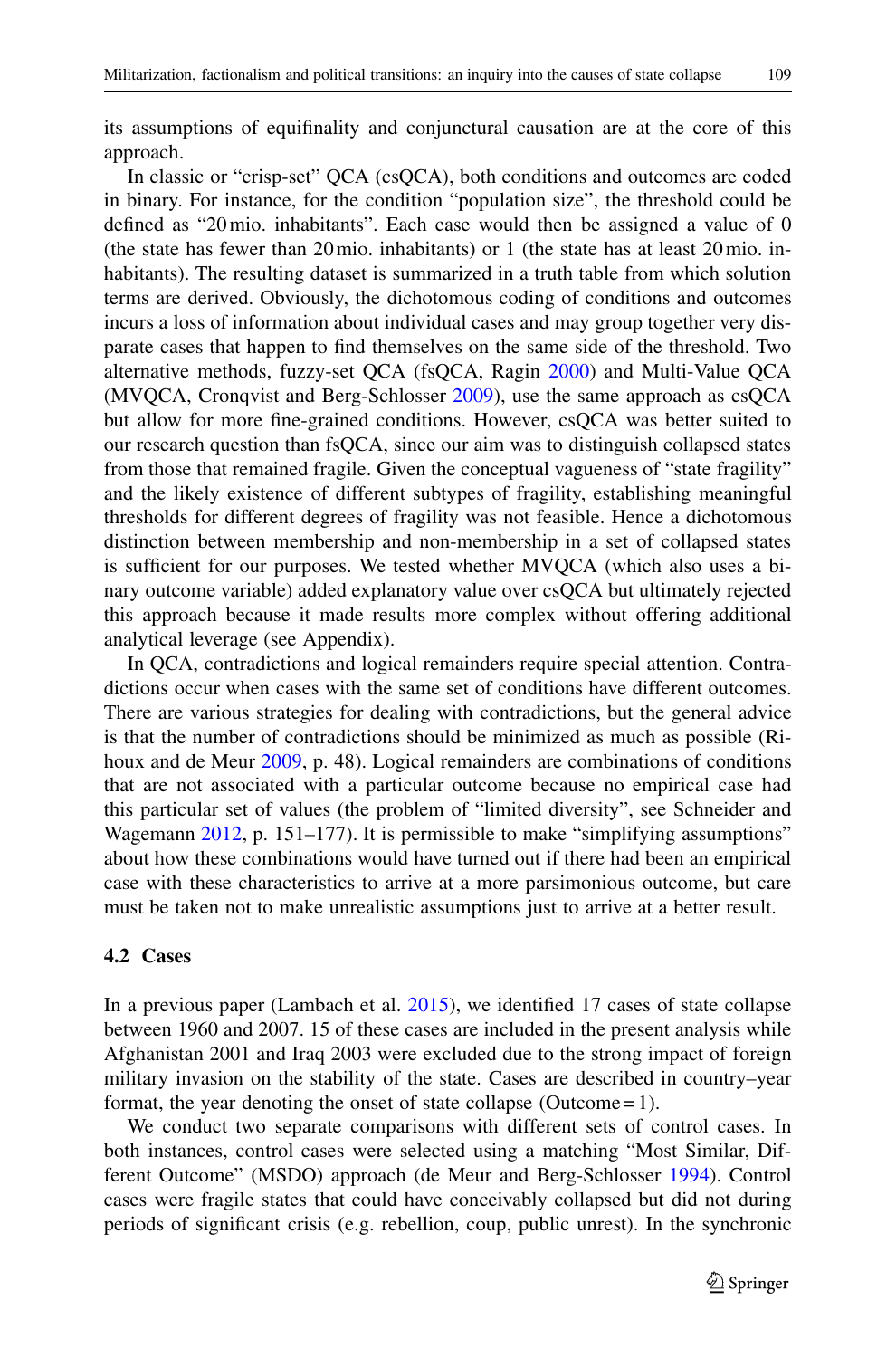| Collapse Case           | Collapse<br>Year | Synchronic Control<br>Case | Year | Diachronic Control<br>Case | Year |
|-------------------------|------------------|----------------------------|------|----------------------------|------|
| Afghanistan             | 1979             | Sri Lanka                  | 1983 | Afghanistan                | 1973 |
| Angola                  | 1992             | Mali                       | 1991 | Angola                     | 1975 |
| Bosnia-Herze-<br>govina | 1992             | Croatia                    | 1995 |                            |      |
| Chad                    | 1979             | Ethiopia                   | 1974 | Chad                       | 1965 |
| Congo-Kinshasa          | 1960             | Nigeria                    | 1967 | Zaire                      | 1977 |
| Zaire                   | 1996             | Sudan                      | 1992 |                            |      |
| Georgia                 | 1991             | Moldova                    | 1992 | Georgia                    | 2003 |
| Guinea-Bissau           | 1998             | Lesotho                    | 1998 | Guinea-Bissau              | 1980 |
| Laos                    | 1960             | Cambodia                   | 1967 | Laos                       | 1989 |
| Lebanon                 | 1975             | Iran                       | 1979 | Lebanon                    | 2005 |
| Liberia                 | 1990             | Burundi                    | 1993 | Liberia                    | 1979 |
| Sierra Leone            | 1998             | Guinea                     | 1996 | Sierra Leone               | 1967 |
| Somalia                 | 1991             | Niger                      | 1990 | Somalia                    | 1978 |
| Tadjikistan             | 1992             | Uzbekistan                 | 1999 | Tajikistan                 | 2010 |
| Uganda                  | 1985             | Burkina Faso               | 1987 | Uganda                     | 1971 |

<span id="page-11-2"></span>**Table 2** Cases of State Collapse and Control Cases

comparison, we selected one control case per collapse case that was as similar as possible with respect to the following criteria: geographic region; time period; size of population and territory; and level of economic development[.7](#page-11-0) The second control group for the diachronic comparison consists of the same countries as the collapse cases but at other points in time. For the diachronic comparison, we selected instances where a political crisis occurred at least 5 years prior to collapse (but not prior to 1960) or—if such a case was not available—at least five years after the state was no longer collapsed.<sup>8</sup> While the first comparison is intended to indicate structural differences between collapsed and non-collapsed states, the second is meant to identify dynamic causes of state collapse by asking why collapse occurred at a particular time (Table [2\)](#page-11-2).

## **5 Hypotheses and conditions**

We assume the causal structure of state collapse to be deterministic, complex and equifinal. Hence we formulate two simple configurational hypotheses on the causal structure of state collapse:

<span id="page-11-0"></span><sup>7</sup> We tried to identify periods of instability in the control cases that are temporally as close as possible to the onset of collapse in the respective positive case. The maximum deviation between collapse case and matched control case is seven years: Congo Kinshasa 1960-Nigeria 1967; Laos 1960-Cambodia 1967; Tadjikistan 1992-Uzbekistan 1999.

<span id="page-11-1"></span><sup>8</sup> There is no control case for Bosnia-Herzegovina because it cannot be considered a fully sovereign state from 1995 onwards due to the ongoing de facto trusteeship of the international community. Furthermore, we use no more than one diachronic control case per country, so there is only one control case (Zaire 1977) for both collapse cases of Congo-Kinshasa 1960 and Zaire 1996.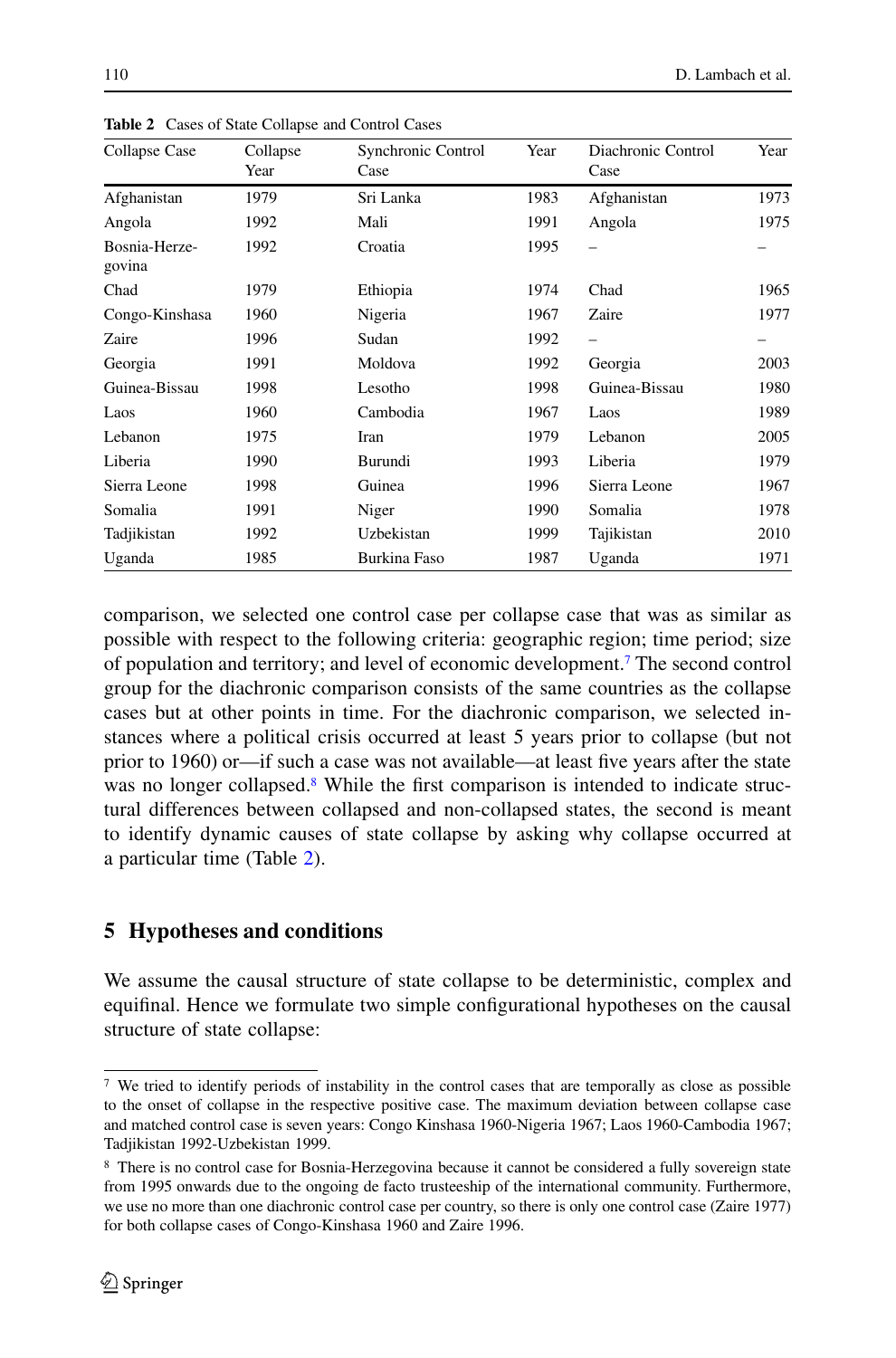**H1:** No individual condition, or combination of conditions, is necessary for state collapse.

**H2:** There exist combinations of conditions drawn from our literature review that are sufficient for state collapse.

H2 represents a combination of INUS conditions. INUS stands for "*Insufficient* but *Nonredundant* part of an *Unnecessary* but *Sufficient* condition". Mahoney describes INUS conditions as

parts of larger combinations of factors that are jointly sufficient for outcomes. Thus, while an INUS condition is itself neither necessary nor sufficient for an outcome, it is part of a larger combination of factors that is sufficient for an outcome (Mahoney [2010,](#page-22-22) p. 131, fn. 22).

We treat potential explanatory conditions as (combinations of) conditions that can be "plugged into" these configurational hypotheses. We focus on nine conditions, which are summarized in Table [3.](#page-13-0)<sup>[9](#page-12-0)</sup> Whenever valid data was available in other datasets, we used this as a basis for our coding. For some conditions, we had to collect our own data, usually from secondary literature about cases (these are marked as "qualitative research" in the "Source" column). This entailed the production of detailed case studies for all 43 cases (15 collapse cases, 15 synchronic control cases, 13 diachronic control cases). To maximize the reliability of coding decisions, a set of detailed coding rules were developed, briefly summarized in the column "Description and coding rules"[.10](#page-12-1)

## **6 QCA results**

For both comparisons, the number of conditions (nine) is too large for meaningful results. Marx [\(2006\)](#page-22-23) suggests a maximum ratio of 0.33 conditions per case (0.25, if there are 6–7 conditions, 0.2 for 8 conditions). For our comparison of 30 and 28 cases, respectively, this leaves an upper bound of seven conditions. Marx and Dusa [\(2011\)](#page-22-24) give even lower numbers to minimize the risks of random results.

Checking for necessity, we found no single condition present in all instances of collapse. We began by testing sets of seven conditions by treating two pairs of conditions as substitutes for each other due to their conceptual similarity: MILIT and UNOFF\_MILITIA, and AID and GOV\_REV[.11](#page-12-2) These sets produced solutions without contradictions but with highly idiosyncratic terms covering only a small

<span id="page-12-1"></span><span id="page-12-0"></span><sup>&</sup>lt;sup>9</sup> For a discussion of some alternative conditions and their results, see the Appendix.

<sup>&</sup>lt;sup>10</sup> The codebook and the dataset are available at <https://dataverse.harvard.edu/dataverse/statecollapse> and [https://www.daniellambach.de/research/.](https://www.daniellambach.de/research/)

<span id="page-12-2"></span><sup>&</sup>lt;sup>11</sup> We treat the first pair as potential substitutes based on the empirical observation that there is only a single case (Georgia 2003) in which unofficial militias are present but there is no general militarization of all relevant political actors (MILIT is almost a necessary condition for UNOFF\_MILITIA). Regarding the second pair, the decrease in government revenues and the reduction of international aid both constitute a decline of resources available for maintaining the established formal and informal institutions of the state. Thus we assume that these conditions trigger a similar dynamic affecting the resilience of states.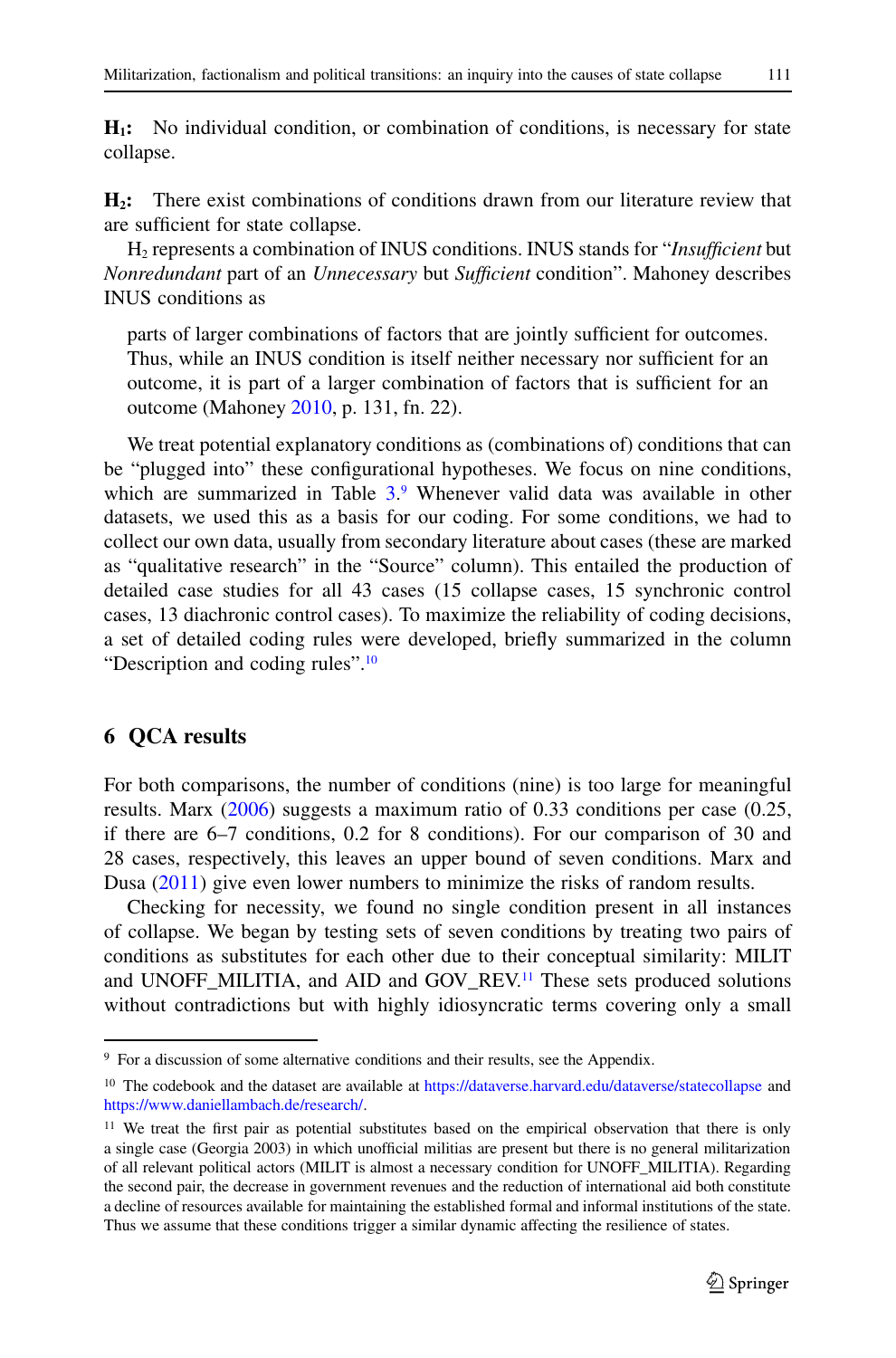| Table 3 Initial List of Conditions |                                                                                                                                           |                                                                                                                                                                                                                                                                                                                                                                                        |                                                                                                                                                                           |
|------------------------------------|-------------------------------------------------------------------------------------------------------------------------------------------|----------------------------------------------------------------------------------------------------------------------------------------------------------------------------------------------------------------------------------------------------------------------------------------------------------------------------------------------------------------------------------------|---------------------------------------------------------------------------------------------------------------------------------------------------------------------------|
| Condition                          | Values                                                                                                                                    | Description and coding rules                                                                                                                                                                                                                                                                                                                                                           | Source                                                                                                                                                                    |
| ЯÞ                                 | $0 = constant$ or rising int. milit.<br>military aid are announced or<br>l = cut-backs to financial or<br>or financial aid<br>carried out | Trend in ODA and military aid (military hardware, training, troops)<br>over the last five years prior to collapse                                                                                                                                                                                                                                                                      | "ODA" and "AID" by Wejnert (2007)<br>Qualitative research;                                                                                                                |
| FACTIONAL                          | $0 = no$ factionalism<br>$l =$ factionalism                                                                                               | Based on variable PARCOMP from Polity IV dataset.<br>PARCOMP 0, 1, 2, 4, $5=0$<br>PARCOMP <sub>3=1</sub>                                                                                                                                                                                                                                                                               | Polity IV or own coding in accordance<br>with the coding rules of Polity IV<br>(Marshall and Jaggers 2005)                                                                |
| <b>GOV REV</b>                     | state revenues<br>$0 =$ rising or constant state<br>$1 =$ decline of<br>revenues                                                          | Gov_rev: total revenue of the year (a) preceding the collapse divided by<br>Total revenues: in the local currency as a percentage of the GDP at<br>$0 =$ total revenues (year a)/total revenues (year b) $\geq 100\%$<br>$1 =$ total revenues (year a)/total revenues (year b) < $100\%$<br>total revenues (b) three years before the collapse<br>current prices in the local currency | the United Nations National Accounts<br>Revenue data from Lucas and Richter<br>GDP data in the local currency from<br>Main Aggregates Database <sup>a</sup><br>$(2012)$ . |
| <b>INCOME</b>                      | $0 =$ Income $\leq 5\%$ of the global<br>$l =$ Income >5% of the global<br>average<br>average                                             | GDP per capita/global average GDP per capita (both in US-\$)                                                                                                                                                                                                                                                                                                                           | United Nations-National Accounts<br>Main Aggregates Database                                                                                                              |
| OCAL_POLITY 0=other                | preimperial polity or polities<br>1 = local precolonial/                                                                                  | Local Polity has to cover a significant part of the current state territory<br>but is not congruent with current state territory                                                                                                                                                                                                                                                       | Qualitative research                                                                                                                                                      |
|                                    |                                                                                                                                           |                                                                                                                                                                                                                                                                                                                                                                                        |                                                                                                                                                                           |

<span id="page-13-0"></span> $\underline{\textcircled{\tiny 2}}$  Springer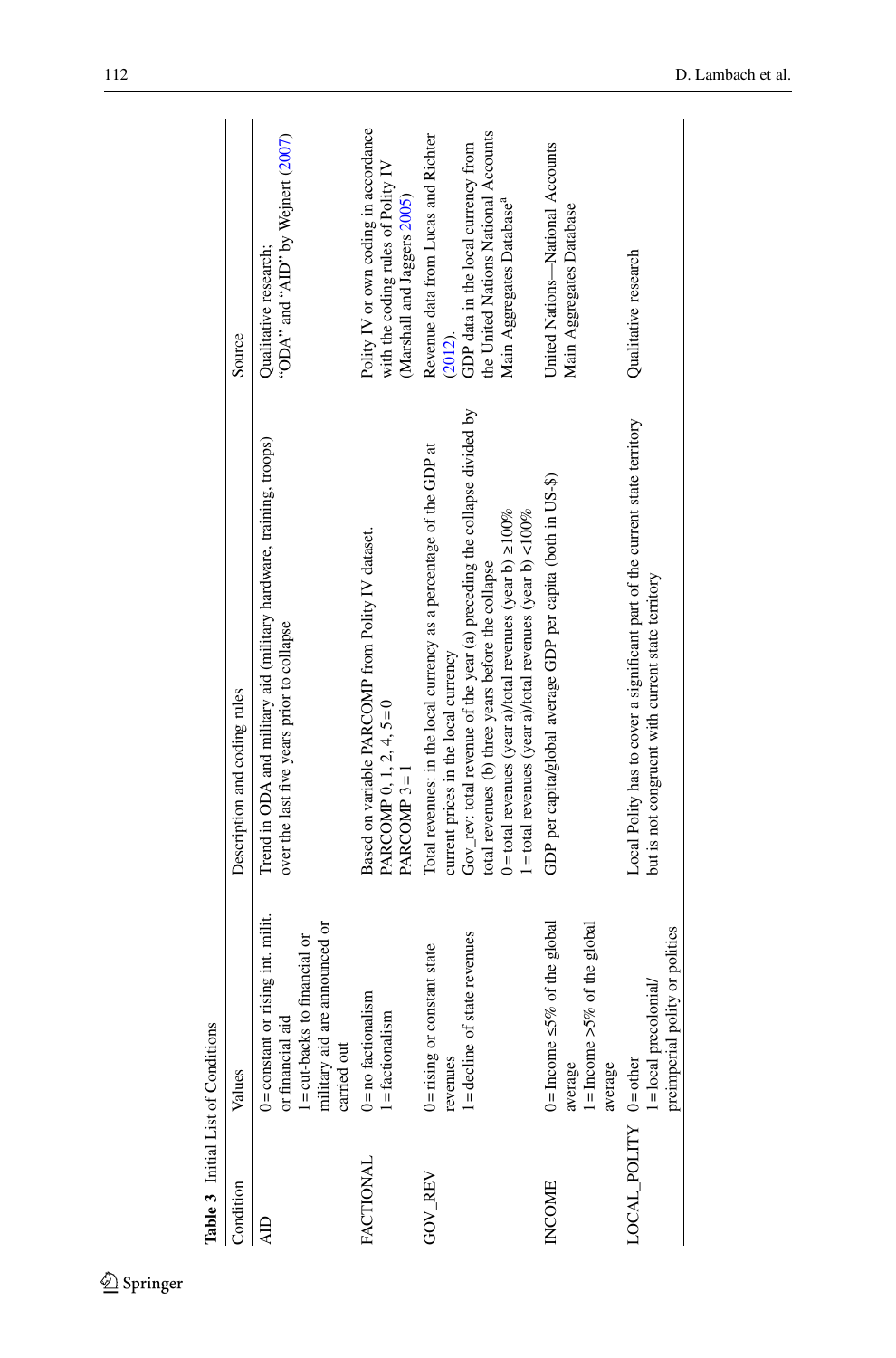| Table 3 (Continued)                  |                                                                                                                                       |                                                                                                                                                                                                                                                     |                                                                               |
|--------------------------------------|---------------------------------------------------------------------------------------------------------------------------------------|-----------------------------------------------------------------------------------------------------------------------------------------------------------------------------------------------------------------------------------------------------|-------------------------------------------------------------------------------|
| Condition                            | Values                                                                                                                                | Description and coding rules                                                                                                                                                                                                                        | Source                                                                        |
| NILIT                                | political actors are<br>political actors are<br>$0 =$ relevant<br>$1 =$ relevant<br>unarmed<br>armed                                  | Armed: systematic armament in the form of militias, armed wings etc                                                                                                                                                                                 | Qualitative research                                                          |
| <b>REPRESSION</b>                    | 1 = intermediate to high level of<br>$0 = no$ or low level of repression<br>repression                                                | Average of PTS data (both State Department and Annesty International<br>scores) for the three-year period prior to collapse<br>$0 = PTS$ score $1-2$ (no repression)<br>$1 = PTS3 - 5$                                                              | Political Terror Scale <sup>b</sup> ; qualitative<br>research                 |
| <b>TRANSITION</b>                    | 1=Collapse follows directly<br>$0 =$ Collapse does not follow<br>after a transition period<br>a transition period                     | A transition is coded if the Polity Score of the preceding year<br>b) changes at least 3 points compared to the previous year<br>a) is coded as -88                                                                                                 | Polity IV                                                                     |
|                                      | $UNOFF\_MILITLA$ 0 = no informal militias under<br>$l =$ informal militias under $\,$<br>governmental control<br>governmental control | Informal militias are under control of the government but:<br>d. control is exercised by the president or close associates<br>a. are not financed from the official budget<br>c. have no uniform with state insignia<br>b. have no official mandate | Qualitative research; Pro-Government<br>Militias Database (Carey et al. 2013) |
| http://www.politicalterrorscale.org/ | ahttp://unstats.un.org/unsd/snaama/Introduction.asp                                                                                   |                                                                                                                                                                                                                                                     |                                                                               |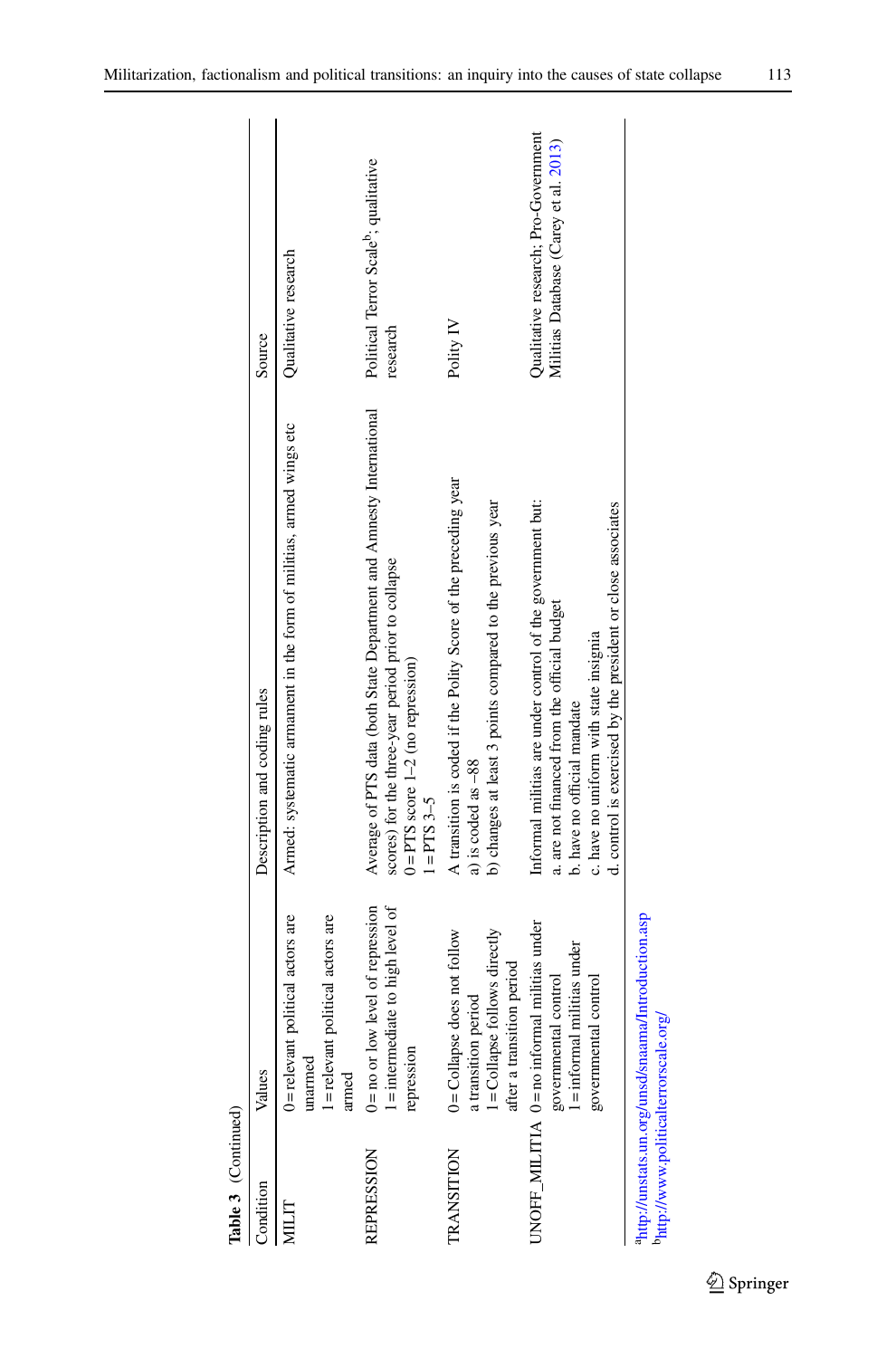| Term                                                   | Cases covered                                                                                                                               | RC<br>$(\%)$ | UC<br>$(\%)$ |
|--------------------------------------------------------|---------------------------------------------------------------------------------------------------------------------------------------------|--------------|--------------|
| $MILIT(1) * IN-$<br>COME(0)                            | Sierra Leone 1998 + Uganda 1985 + Somalia 1991,<br>Chad 1979 + Liberia 1990 + Laos 1960                                                     | 40           | 13.3         |
| MILIT $(1)$ *<br>$GOV$ REV $(1)$                       | Sierra Leone 1998 + Somalia 1991. Chad<br>1979 + Tajikistan 1992, Bosnia-Herzegovina 1992,<br>Georgia 1991 + Afghanistan 1979 + Angola 1992 | 53           | 33.3         |
| $INCOME(0) * LO-$<br>CAL_POLITY(1)                     | Sierra Leone 1998 + Uganda 1985 + Somalia 1991,<br>Chad 1979 + Zaire 1996 + Guinea-Bissau 1998                                              | 40           | 13.3         |
| $FACTIONAL(1)$ *<br>MILIT $(1)$ * LO-<br>CAL POLITY(1) | Sierra Leone 1998 + Uganda 1985 + Congo-Kinshasa<br>1960, Lebanon 1975                                                                      | 26.7         | 13.3         |

<span id="page-15-1"></span>**Table 4** Solution for Outcome = 1 and Coverage of Solution Terms (Synchronic Comparison)

*RC* raw coverage, *UC* unique coverage

Cases that are unique to a particular term are highlighted in italics

number of cases each. To lower the number of conditions, we tested which conditions could be dropped from the analysis to identify sets of five conditions that still produced solutions without contradictions[.12](#page-15-0)

#### **6.1 Synchronic comparison**

The synchronic comparison highlights the presence of unofficial militias as a sign of imminent state collapse. The consistency level of UNOFF\_MILITIA(1) as a sufficient condition for state collapse amounts to 0.9 with a coverage of 0.6. Only a single control case (Sudan 1992) has this condition, preventing complete sufficiency.

In the synchronic comparison, the only combination of five conditions that produces a truth table without contradictions is FACTIONAL, GOV\_REV, INCOME, MILIT and LOCAL\_POLITY. The parsimonious solution and the cases covered by individual terms are given in Table [4.](#page-15-1)

This formula can be summarized as follows:

 $\text{MILIT}(1) * [\text{INCOME}(0) + \text{GOV\_REV}(1) + \text{FACTIONAL}(1)$  $*$  LOCAL\_POLITY(1)] + INCOME(0)  $*$  LOCAL\_POLITY(1)

The solution formula contains four alternative paths that explain the outcome of state collapse in the synchronic comparison. The militarization of politics is an INUS condition in three of these paths, appearing in conjunction with either a) extreme poverty (national GDP <5 per cent of the global average per capita income), b) a recent decline of government revenues, and c) the existence of local pre-colonial polities combined with factionalized political competition. The fourth path to the outcome includes extreme poverty and the pre-colonial/pre-imperial

<span id="page-15-0"></span><sup>&</sup>lt;sup>12</sup> Results were obtained using fsqca 3.0 (Ragin and Davey [2014\)](#page-23-17) and reproduced with TOSMANA Ver-sion 1.54 (Cronqvist [2017\)](#page-21-21). Sensitivity checks were conducted by recoding or recalibrating some of the conditions. We use the parsimonious solution for both comparisons, as these solutions rely on theoretically plausible simplifying assumptions. See the Appendix for truth tables and further details.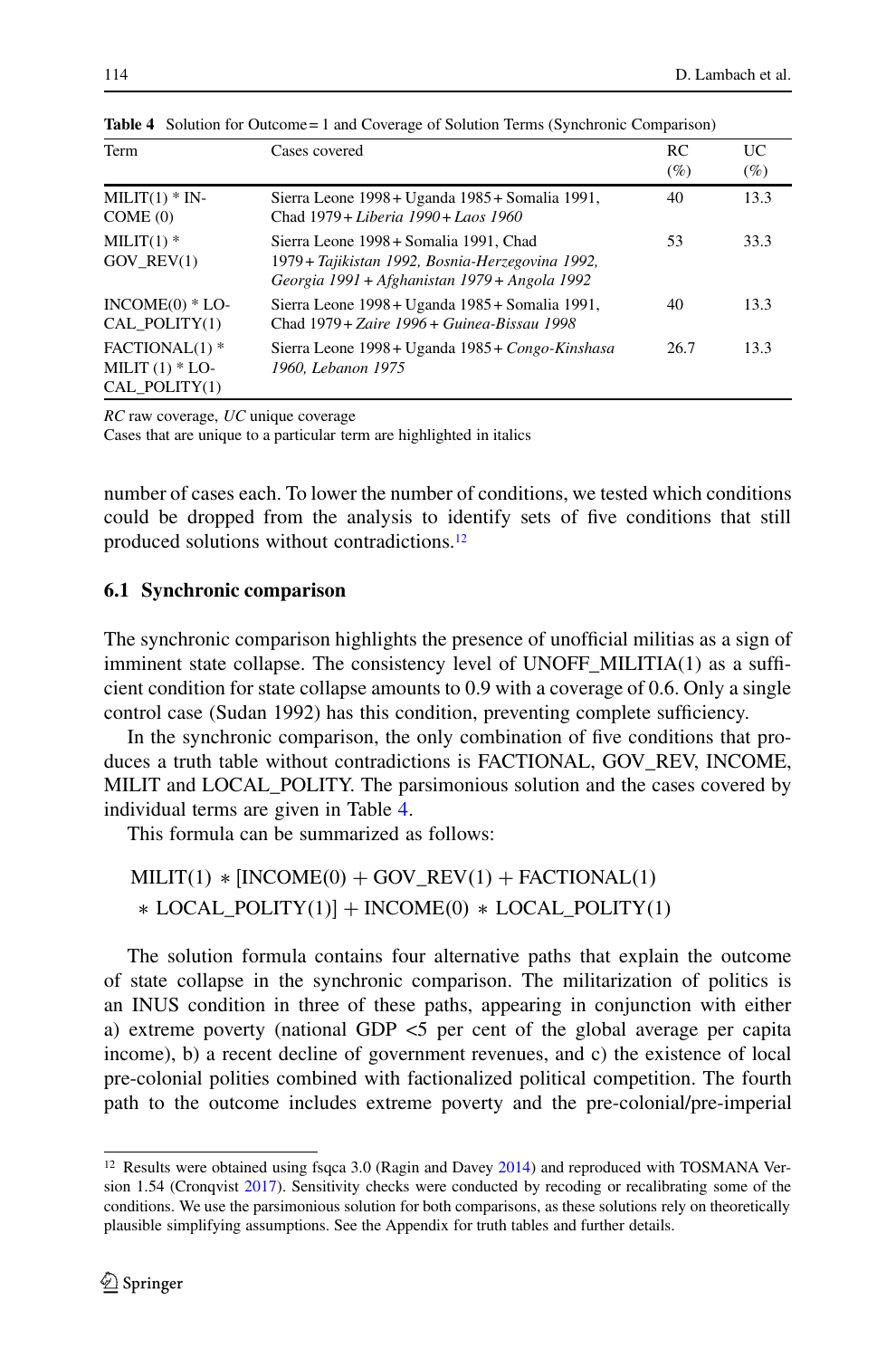| Term                         | Cases covered                                                                                                                                  | $RC (\%)$ | UC(%) |
|------------------------------|------------------------------------------------------------------------------------------------------------------------------------------------|-----------|-------|
| TRANSITION(1)                | Afghanistan 1979, Chad 1979+ Angola 1992+ Congo-<br>Kinshasa 1960+ Laos 1960+ Sierra Leone 1998, Tajik-<br>istan 1992                          | 46.7      | 13.3  |
| $FACTIONAL(1)$ *<br>MILIT(1) | Bosnia-Herzegovina 1992, Georgia 1991, Lebanon<br>1975 + Congo-Kinshasa 1960 + Laos 1960 + Sierra Leone<br>1998, Tajikistan 1992 + Uganda 1985 | 53.3      | 20    |
| REPRESSION(1) $*$<br>AID(1)  | Angola 1992 + Zaire 1996 + Guinea-Bissau<br>1998 + Liberia 1990, Somalia 1991 + Sierra Leone 1998,<br>Tajikistan 1992                          | 46.7      | 26.7  |

<span id="page-16-0"></span>**Table 5** Solution for Outcome = 1 and Coverage of Solution Terms (Diachronic Comparison)

*RC* raw coverage, *UC* unique coverage

Cases that are unique to a particular term are highlighted in italics

existence of local polities in parts of the territory of post-colonial states or those states that emerged from the breakup of multinational empires.

#### **6.2 Diachronic comparison**

In the diachronic comparison, TRANSITION is a sufficient condition for state collapse but with a coverage of only 0.4. In other words, seven collapsed states had undergone political transition within the year prior to collapse but this explains the timing of state collapse only in a minority of cases. As in the synchronic comparison, UNOFF MILITIA(1) is almost sufficient, with a consistency of 90% and a coverage of 60%. Again, only a single control case (Georgia 2003) also has unofficial militias.

As in the synchronic comparison, we were able to find a single truth table with five conditions that is entirely free of contradictions: MILIT, TRANSITION, REPRES-SION, AID and FACTIONAL. Computing the parsimonious solution by including logical remainders produces the result presented in Table [5.](#page-16-0)

The diachronic solution formula shows three proximate "paths" to state collapse. Political transition in the immediate pre-collapse period is a sufficient condition for state collapse. The combination of factionalism and militarized political competition represents another path—the relevance of these two factors is underscored by the results of the synchronic comparison. A third path consists of a high level of repression and a decline of external financial and/or military aid.

These results support our conjunctural hypotheses. There are no single necessary conditions for state collapse  $(H_1)$  but there are combinations of factors that are jointly sufficient for the outcome  $(H_2)$ . The sole exception is that a single condition—transition—was a sufficient cause for some cases in the diachronic comparison. None of these combinations covered all cases of collapse however, neither in the synchronic nor in the diachronic comparison.

#### **7 Discussion**

Our synchronic and diachronic comparisons produce somewhat different results. Two factors—the militarization of political actors and factionalist politics—were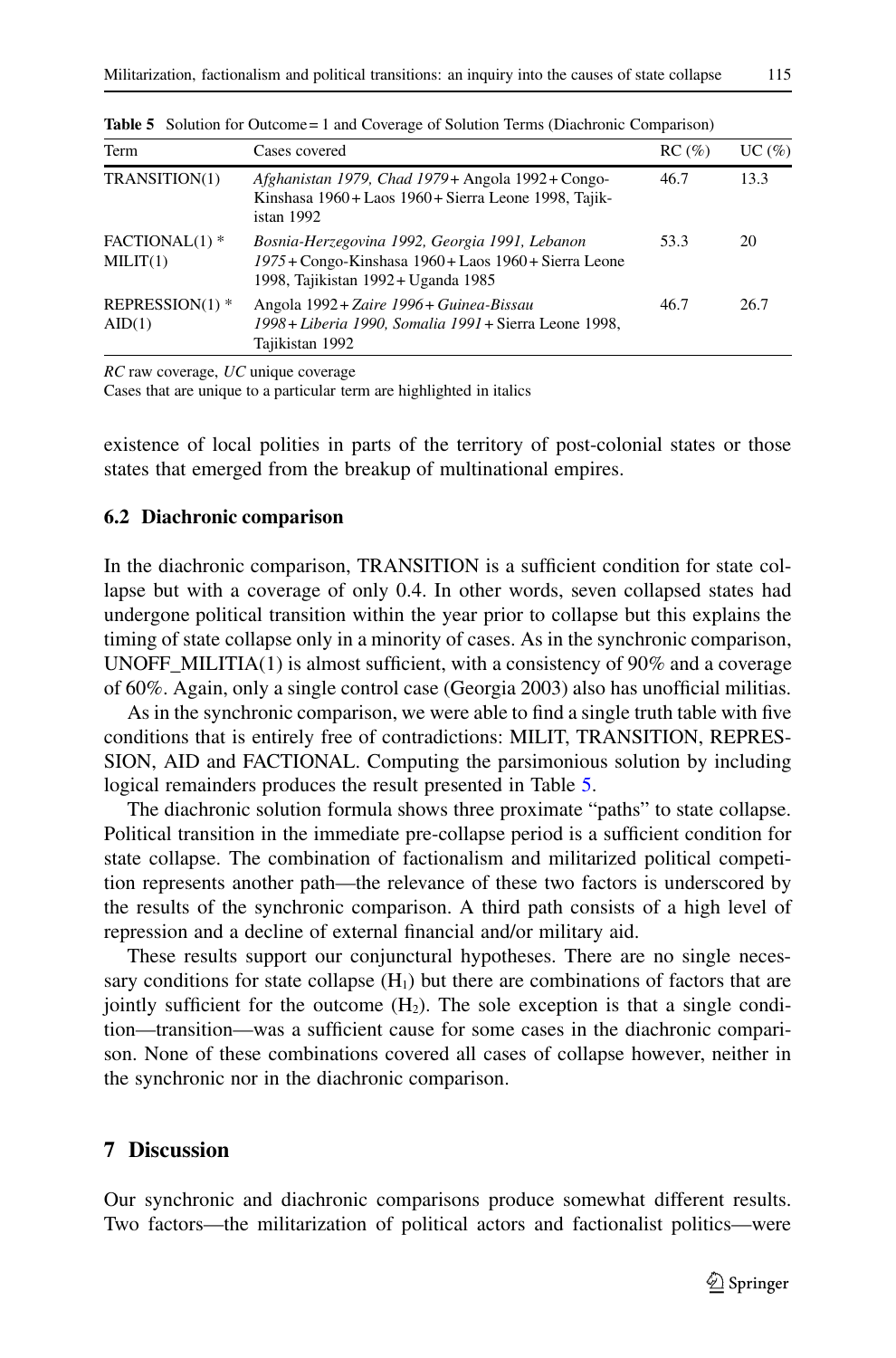present in both solutions. Both explanations also featured some form of declining state access to resources, either through a drop in revenues (synchronic) or through the reduction of international aid (diachronic). The results diverge with respect to the additional factors: the remaining two conditions from the synchronic solution are an extremely low level of per capita income and the existence of local, precolonial polities, both clearly structural factors. In contrast, the diachronic comparison's solution formula includes two more dynamic factors, namely recent political transition and a high level of repression. This is in line with our theoretical reasoning that the synchronic comparison highlights structural differences between collapsed and non-collapsed states, while the diachronic comparison identifies dynamic differences between situations of collapse and non-collapse within the same country.

Results from both comparisons do not provide us with neat groups of cases that share similar structural characteristics and follow similar trajectories. Instead, most cases are covered by different combinations of solution terms, preventing us from constructing a clear and meaningful taxonomy of cases. For instance, both Bosnia-Herzegovina 1992 and Afghanistan 1979 were covered by the term MILIT(1)  $*$ GOV\_REV(1) in the synchronic comparison. But whereas Bosnia-Herzegovina 1992 was covered by the term  $FACTIONAL(1) * MILIT(1)$  in the diachronic comparison, Afghanistan 1979's solution term was TRANSITION(1). However, some cases are grouped together under similar terms in both comparisons. Afghanistan 1979, Chad 1979, and Angola 1992 show up in the same solution terms in both comparisons. This is also true for Lebanon 1975, Congo-Kinshasa 1960 and Uganda 1985. Likewise, Bosnia-Herzegovina 1992, Georgia 1991 and Tajikistan 1992 are grouped together in both results, which is unsurprising since they had all recently become independent at the time of collapse. While a closer comparison of these groups of countries could be enlightening, the results are still ambiguous, since many cases are covered by multiple solution terms in at least one of the comparisons. On its own, QCA does not provide us with sufficient information as to which of these multiple solutions should be preferred. Hence, the membership of cases in solution terms should be seen as an invitation for more focused research, not as the endpoint of this line of inquiry.

There are also some general ways of interpreting our results. The majority of solution terms in the synchronic comparison include the condition of a militarization of political actors.<sup>13</sup> The term with the highest raw and unique coverage—MILIT(1)  $*$ GOV\_REV(1)—covers several newly independent countries (Bosnia-Herzegovina, Georgia, Tajikistan) that were faced with militant uprisings at a time when government finances were in severe disarray, limiting the state's ability to counter these insurgencies. A similar process can also be observed in other covered cases like Sierra Leone, Angola and Somalia. Another solution term, MILIT(1) \* INCOME(0), hints at a comparable situation but the INCOME condition is difficult to interpret,

<span id="page-17-0"></span><sup>&</sup>lt;sup>13</sup> Notably, when UNOFF\_MILITIA replaces MILIT, solution coverage decreases in both comparisons. This is somewhat surprising, since the existence of unofficial pro-government militias is close to a sufficient condition in both comparisons. The importance of this deviation should not be overstated, however, as MILIT is almost a necessary condition for UNOFF\_MILITIA—there is only a single case in the entire dataset (the synchronic control case Georgia 2003) that has UNOFF\_MILITIA(1) and MILIT(0).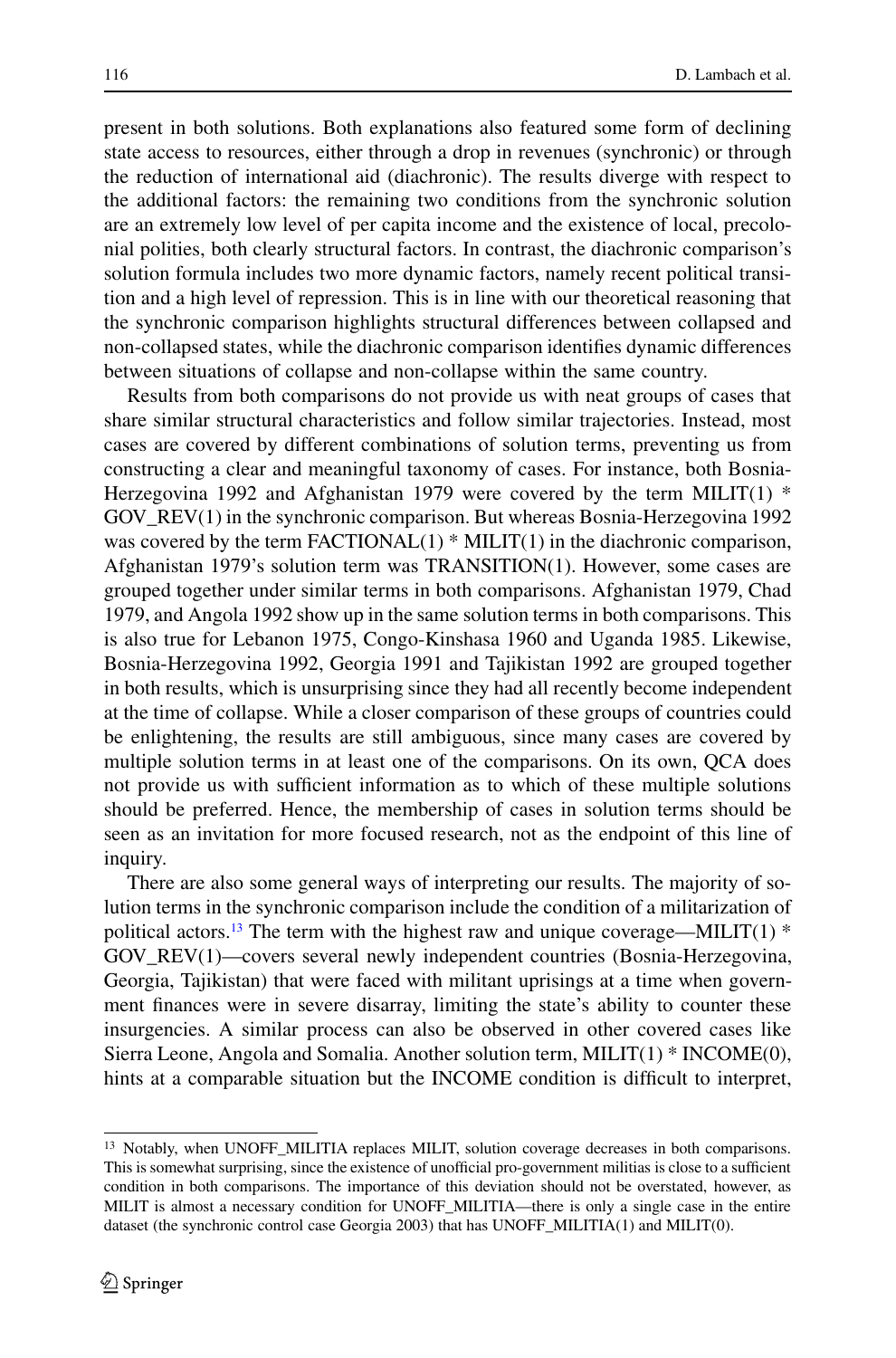possibly indicating low state revenues, low opportunity costs for rebellion, or the destruction of economic assets from prior civil wars.

 $FACTIONAL(1) * MILIT(1) * LOCAL\_POLITY(1) suggests an intriguing sec$ nario in which political actors militarize against the backdrop of factionalist politics that refer to pre-colonial identities. This interpretation can be illustrated by some of the cases covered by this solution term: ethnic politics in Uganda, regionalist factionalism in Congo-Kinshasa and confessional identities in Lebanon all provided a resource for militant mobilization against the state. The last solution term in the synchronic comparison, INCOME $(0)$  \* LOCAL POLITY $(1)$ , lends itself to a similar interpretation. In most cases covered, e.g. Zaire, Guinea-Bissau, Somalia or Chad, local identities represented an important survival mechanism in desperately poor countries. These two terms underscore the importance of a collectively shared idea of statehood. Strong local identities with deep historical roots seem to have a divisive effect.

In the diachronic comparison, the sufficiency of TRANSITION(1) is intuitively compelling—periods of political change are times of uncertainty about the future distribution of power, which create incentives for political actors to escalate latent conflicts and increase risks of state collapse. However, this solution term is unique for only two of the seven cases covered (Afghanistan and Chad), so the causal effect of transition on its own is limited. This is further supported by the large number of political transitions not associated with state collapse. To reconcile these findings, future research is necessary to establish *under which circumstances* political change leads to state collapse.

Another solution term,  $FACTIONAL(1) * MILIT(1)$ , uses the same conditions as some of the terms from the synchronic comparison. Interpreting these in more dynamic terms, we suggest another interpretation of factionalism in terms of political strategy. By playing up differences, political elites set off processes of in-/ outgrouping which, in combination with the militarization of political actors, initiate an escalatory spiral, as we can observe in cases like Bosnia-Herzegovina, Georgia or Lebanon. Finally,  $REPRESSION(1) * AID(1)$  has a high unique coverage and offers a fairly specific explanation for several cases in which autocratic regimes relying on repression were weakened by a reduction of external financial or military aid at a time when their domestic opposition was getting more militant and more capable. This pattern can be found mainly in African cases, such as Zaire, Guinea-Bissau, Liberia and Somalia, where superpower patronage tailed off after the end of the Cold War.

## **8 Conclusion**

Using QCA is a novel approach for the field, addressing several shortcomings of previous research by accounting for the equifinal and conjunctural causality of the phenomenon. Moreover, QCA enables systematic testing of qualitative conditions that lack the scale of measurement required for statistical methods. Our results point to different combinations of factors that undermine the stability of state institutions. The complexity of these results confirm our assumption that the causal processes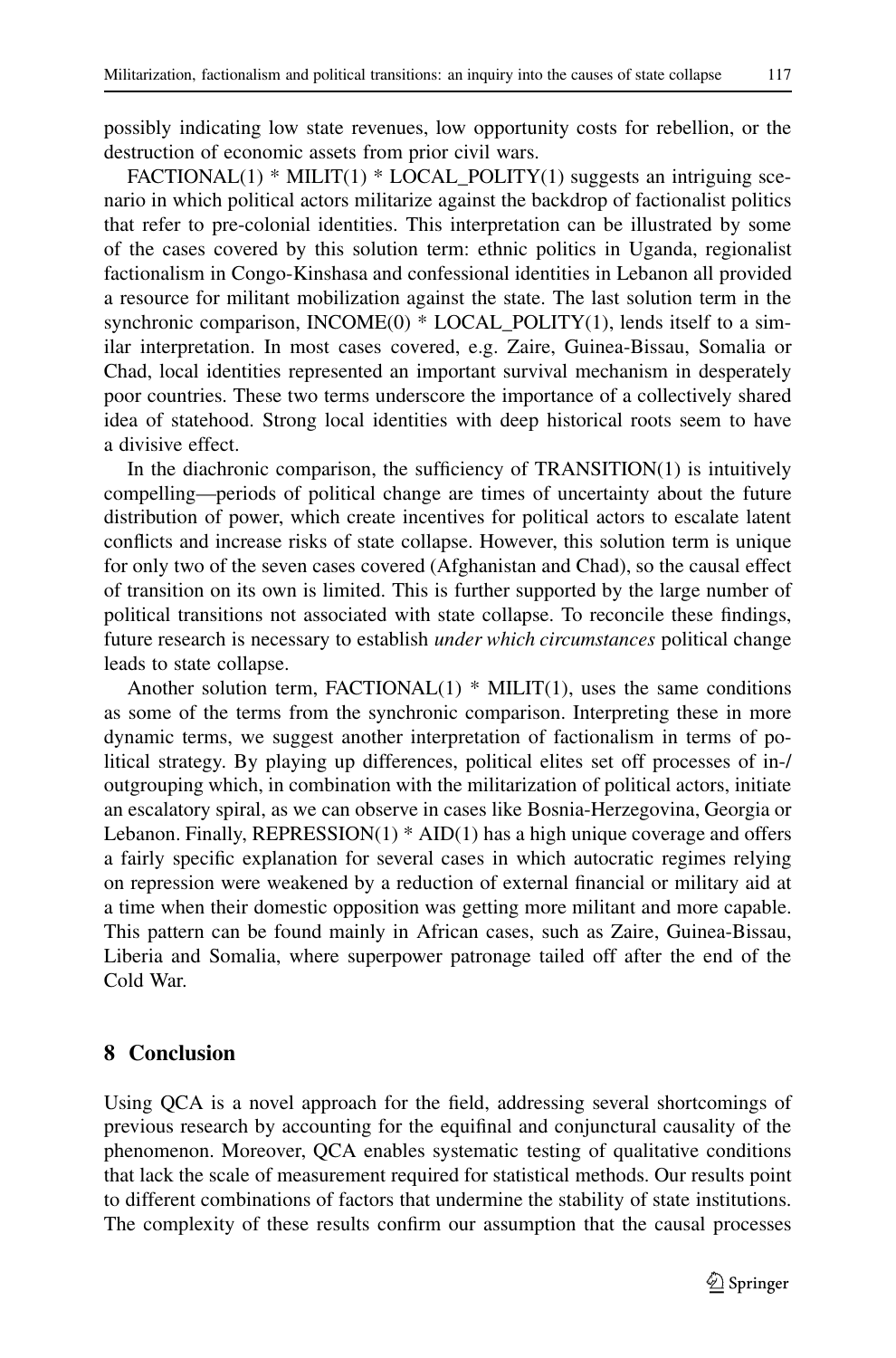leading to state collapse are heterogeneous and cannot be boiled down to singular or mono-causal explanations. It is also noteworthy how many theoretical arguments were *not* supported. This includes Englehart's argument about regimes obstructing state bureaucracies and security forces, Lambach's hypothesis that political polarization matters, Acemoglu and Robinson's theory of exclusive institutions, the supposed dangers of ethnic minority rule, or the resource curse (see Appendix).

This suggests that existing theories and empirical studies should be revisited. On the one hand, our results agree with some findings from the quantitative analyses surveyed above, for instance that underdevelopment is associated with the risk of collapse (Iqbal and Starr [2016;](#page-22-4) Carment et al. [2008\)](#page-21-2). They also resonate with Bates et al.'s [\(2002\)](#page-21-9) formal model of the emergence of private actors of violence in failing states. On the other hand, we found no evidence that regime type has any explanatory value, as Iqbal and Starr [\(2016\)](#page-22-4), Carment et al. [\(2008\)](#page-21-2) and Bertocchi and Guerzoni [\(2012\)](#page-21-3) allege (see Appendix). Our findings also shed some light on the relationship between state collapse and civil war. Where previous studies differed as to whether there was a positive correlation between the occurrence of civil war and state failure (Iqbal and Starr [2016\)](#page-22-4) or not (Bertocchi and Guerzoni [2012\)](#page-21-3), we find that the militarization of political actors is a crucial condition for state collapse. This is in line with Aliyev's [\(2017\)](#page-21-22) findings that it is not civil war but the presence of violent non-state actors that increases the risk of state failure.

Furthermore, it is apparent that state collapse is something more specific than state fragility, with its own set of causes, in contradiction to Bertocchi and Guerzoni [\(2012,](#page-21-3) p. 777), who see little difference between the two. We therefore regard arguments that the root causes of state fragility and state failure are structural (e.g. Ismail [2016\)](#page-22-18) as too simplistic. Structural causes matter, but our results indicate that dynamic processes are just as important for explaining state collapse. We find that both aspects need to be considered to make sense of why (and when) some fragile states collapse while others do not.

This also highlights innovative directions for further research. First, the militarization of political actors obviously plays a crucial role. This may be partly due to our conceptualization of state collapse (see Lambach et al. [2015\)](#page-22-12), but we believe that the military dynamics of collapse processes deserve more attention. Second, the role of political transition has been primarily discussed in relation to the risk of civil war (e.g. Cederman et al. [2010\)](#page-21-23) but has received less attention in the literature on state collapse. Finally, the impact of factionalist politics and the continuing relevance of pre-colonial polities suggest that shared identities are very important for maintaining stable societies, but this again is poorly understood in the literature.

Moving beyond the immediate QCA results, there are additional avenues for further research. The first would be to think more systematically about the relationship of institutions and elite politics in constituting political order. One example of such an approach is the notion of "political settlements" which Putzel and DiJohn define as "the distribution of power between contending social groups and social classes" (Putzel and DiJohn [2012,](#page-22-15) p. 1). Their approach focuses on contention and bargaining among elites, between elites and non-elites, and between social groups. Similar approaches have been used in research on democratic stability (Dewal et al. [2013\)](#page-22-17). Second, the significance of militarization as a causal condition highlights the need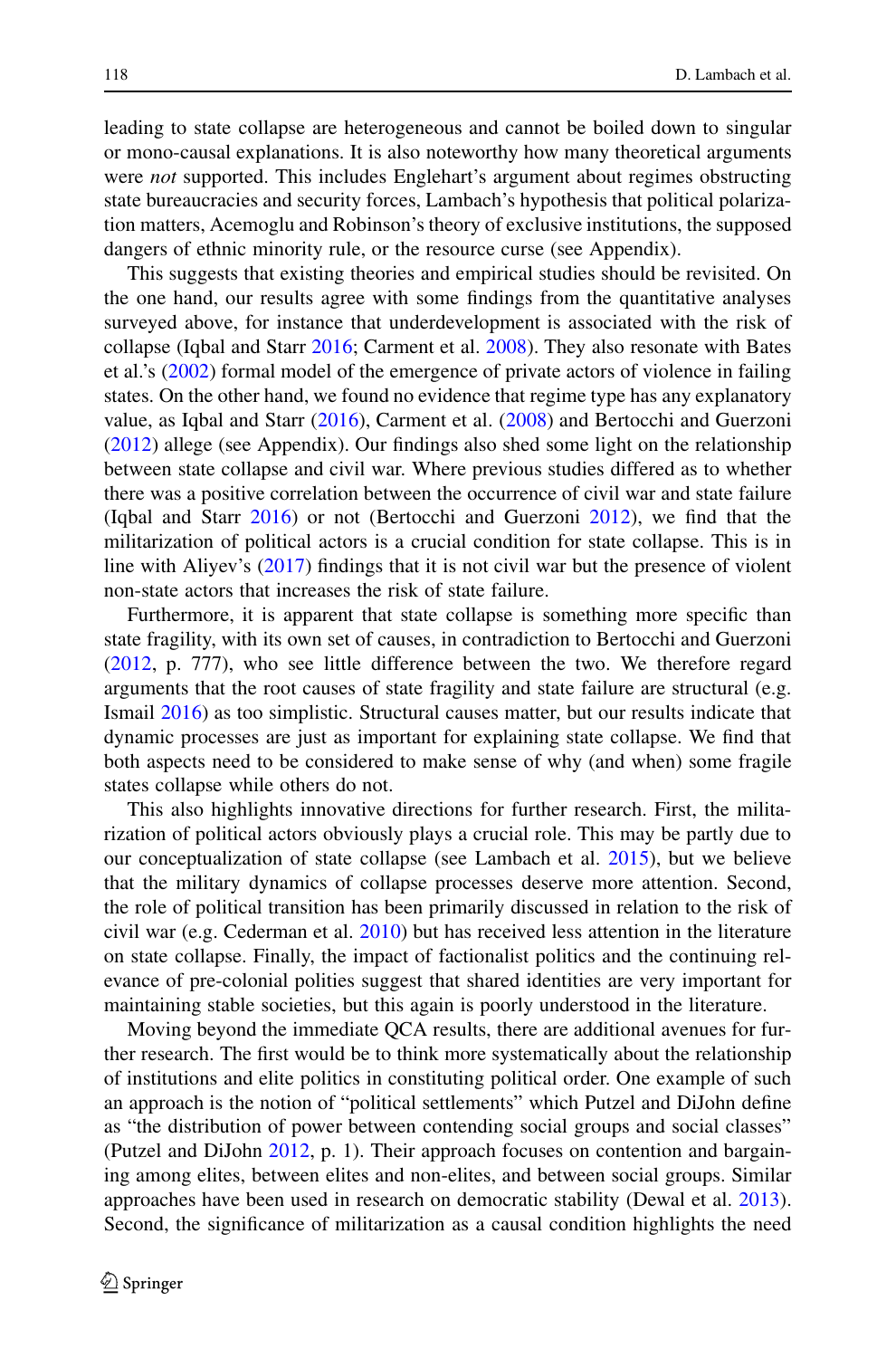to further investigate the connection between large-scale violence and state collapse. On a conceptual level, we should revisit the question concerning to what extent, and at which level of intensity, violence should be part of the definition or operationalization of state collapse. This needs to include literatures on civil wars and state formation, which show that violence can also create and sustain political order as much as destroy it (e.g. Hampel [2015\)](#page-22-26). Such a broader way of theorizing would go some way towards problematizing the assumption that functioning formal state institutions guarantee stability and peace.

We are aware that our approach has its limitations. In our case, combining synchronic and diachronic comparisons made it difficult to formulate a parsimonious explanation. Furthermore, QCA does not allow us to make inferences about causal relations between conditions and the outcome variable. This is acknowledged by Schneider and Wagemann—who otherwise present QCA and other set-theoretic methods as useful for causal analysis [\(2012,](#page-23-12) p. 8)—when they discuss post-QCA within-case studies as a method for "unraveling the causal mechanisms that link the condition to the outcome" (Schneider and Wagemann  $2012$ , p. 308; also see Schneider and Rohlfing [2013\)](#page-23-18). While our results give us some confidence that there may be a causal relation between the solution terms and state collapse, this requires further scrutiny. Hence our discussion of possible explanations should be read as hypothesizing about plausible mechanisms, not as definitive truth claims.

The next step of our project will be to triangulate the QCA results with other methods to test whether the conditions highlighted in the solution terms had a meaningful causal effect on the outcome of cases, either individually or in conjunction with each other. This is in line with QCA best practices which exhort researchers to shift from comparative analysis to within-case analysis and back again as the research progresses (Ragin [2000,](#page-23-14) p. 283; Rihoux and de Meur [2009,](#page-23-15) p. 65–66; Schneider and Wagemann [2012,](#page-23-12) p. 305–312). Using the QCA solution terms as a starting point, we will use comparative process-tracing to analyze whether the conditions and their combinations exert a discernible causal effect and if so, via which mechanisms (Beach and Pedersen [2013\)](#page-21-24). This will allow us to tackle the problem of two distinct solutions which make theory-building concerning the causes of state collapse difficult.

**Acknowledgements** This research was made possible by the generous funding of the German Research Foundation (*Deutsche Forschungsgemeinschaft*, Grant No. LA 1847/8-1). Earlier versions of this paper were presented at the 8th Pan-European Conference on International Relations, Warsaw, 18–21 September 2013 and the 55th Annual Convention of the International Studies Association, Toronto, 26–29 March 2014. Christian Tischmeyer, Laura Blomenkemper, Simon von Dahlen and Jörg Langerwisch provided research assistance. We thank Wiebke Breustedt, Jörg Faust, Achim Goerres, Jörn Grävingholt, Julia Leininger, Benoît Rihoux and Claude Rubinson and editors and reviewers at multiple journals for their helpful comments. We are also indebted to Felix Bethke for methodological advice, Thomas Richter for supplying us with data on state revenues, and Lasse Cronqvist and Sascha Werthes for technical and logistical support.

**Funding** Open Access funding provided by Projekt DEAL.

**Open Access** This article is licensed under a Creative Commons Attribution 4.0 International License, which permits use, sharing, adaptation, distribution and reproduction in any medium or format, as long as you give appropriate credit to the original author(s) and the source, provide a link to the Creative Commons licence, and indicate if changes were made. The images or other third party material in this article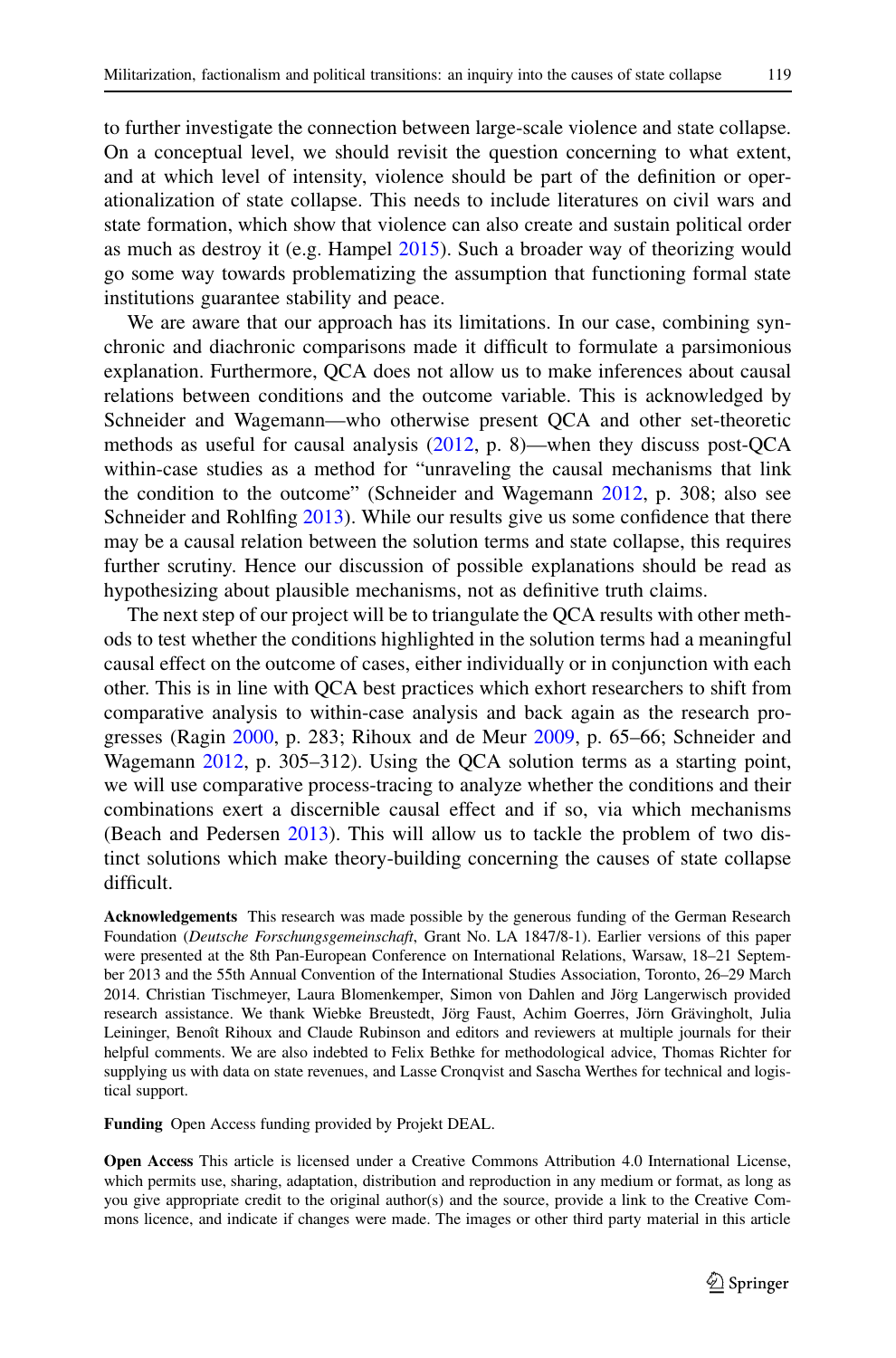are included in the article's Creative Commons licence, unless indicated otherwise in a credit line to the material. If material is not included in the article's Creative Commons licence and your intended use is not permitted by statutory regulation or exceeds the permitted use, you will need to obtain permission directly from the copyright holder. To view a copy of this licence, visit [http://creativecommons.org/licenses/by/4.](http://creativecommons.org/licenses/by/4.0/)  $\Omega$ 

**Conflict of interest** D. Lambach, E. Johais and M. Bayer declare that they have no competing interests.

#### **References**

- <span id="page-21-22"></span><span id="page-21-13"></span>Acemoglu, Daron, and James A. Robinson. 2012. *Why nations fail: the origins of power, prosperity and poverty*. London: Profile Books.
- <span id="page-21-14"></span>Aliyev, Huseyn. 2017. Precipitating state failure: do civil wars and violent non-state actors create failed states? *Third World Quarterly* 38:1973–1989.
- <span id="page-21-15"></span>Allen, Chris. 1995. Understanding African Politics. *Review of African Political Economy* 22:301–320.
- Allen, Chris. 1999. Warfare, endemic violence and state collapse in Africa. *Review of African Political Economy* 26:367–384.
- <span id="page-21-4"></span><span id="page-21-1"></span>Baker, Pauline H. 2006. *The conflict assessment system tool (CAST): an analytical model for early warning and risk assessment of weak and failing states*. Washington DC: Fund for Peace.
- Baker, Pauline H., and John A. Ausink. 1996. State collapse and ethnic violence: toward a predictive model. *Parameters* 26:19–31.
- <span id="page-21-10"></span><span id="page-21-6"></span>Bates, Robert H. 2008a. State failure. *Annual Review of Political Science* 11:1–12.
- <span id="page-21-9"></span>Bates, Robert H. 2008b. *When things fell apart: state failure in late-century Africa*. Cambridge: Cambridge University Press.
- Bates Robert, H., Avner Greif, and Smita Singh. 2002. Organizing violence. *Journal of Conflict Resolution* 46:599–628.
- <span id="page-21-24"></span><span id="page-21-18"></span>Beach, Derek, and Rasmus B. Pedersen. 2013. *Process-tracing methods: foundations and guidelines*. Ann Arbor: University of Michigan Press.
- Bennett, Andrew. 2004. Case study methods: design, use, and comparative advantages. In *Models, numbers, and cases: methods for studying international relations*, ed. Detlef Sprinz, Yael Wolinsky-Nahmias, 19–55. Ann Arbor: University of Michigan Press.
- <span id="page-21-19"></span>Berg-Schlosser, Dirk, Gisèle De Meur, Benoît Rihoux, and Charles C. Ragin. 2009. Qualitative Comparative Analysis (QCA) as an Approach. In *Configurational comparative methods. Qualitative comparative analysis (QCA) and related techniques*, ed. Benoît Rihoux, Charles C. Ragin, 1–18. Los Angeles: SAGE.
- <span id="page-21-5"></span><span id="page-21-3"></span>Bertocchi, Graziella, and Andrea Guerzoni. 2012. Growth, history, or institutions. *Journal of Peace Research* 49(6):769–783
- Bethke, Felix S. 2012. Zuverlässig invalide—Indizes zur Messung fragiler Staatlichkeit. *Zeitschrift für Vergleichende Politikwissenschaft* 6:19–37.
- <span id="page-21-17"></span>Boone, Catherine. 2003. Decentralization as political strategy in west Africa. *Comparative Political Studies* 36:355–380.
- <span id="page-21-0"></span>Bueger, Christian, and Felix Bethke. 2014. Actor-networking the 'failed state': an enquiry into the life of concepts. *Journal of International Relations and Development* 17:30–60.
- <span id="page-21-16"></span><span id="page-21-8"></span>Buzan, Barry. 1991. *People, states and fear*, 2nd edn., New York: Harvester Wheatsheaf.
- <span id="page-21-7"></span>Call, Charles T. 2008. The fallacy of the 'failed state. *Third World Quarterly* 29:1491–1507.
- Call, Charles T. 2011. Beyond the 'failed state': toward conceptual alternatives. *European Journal of International Relations* 17:303–326.
- <span id="page-21-11"></span>Carey, Sabine C., J. Mitchell Neil, and Will Lowe. 2013. States, the security sector, and the monopoly of violence: a new database on pro-government militias. *Journal of Peace Research* 50:249–258.
- <span id="page-21-23"></span><span id="page-21-2"></span>Carment, David, Yiagadeesen Samy, and Stewart Prest. 2008. State fragility and implications for aid allocation: an empirical analysis. *Conflict Management and Peace Science* 25:349–373.
- Cederman, Lars-Erik, Simon Hug, and Lutz F. Krebs. 2010. Democratization and civil war: empirical evidence. *Journal of Peace Research* 47:377–394.
- <span id="page-21-21"></span><span id="page-21-12"></span>Collier, Paul. 2009. The political economy of state failure. *Oxford Review of Economic Policy* 25:219–240. Cronqvist, Lasse. 2017. *Tosmana: tool for small-N analysis*. Version 1.54. Trier: University of Trier.
- <span id="page-21-20"></span>Cronqvist, Lasse, and Dirk Berg-Schlosser. 2009. Multi-Value QCA (mvQCA). In *Configurational comparative methods. Qualitative comparative analysis (QCA) and related techniques*, ed. Benoît Rihoux, Charles C. Ragin, 69–86. Los Angeles: SAGE.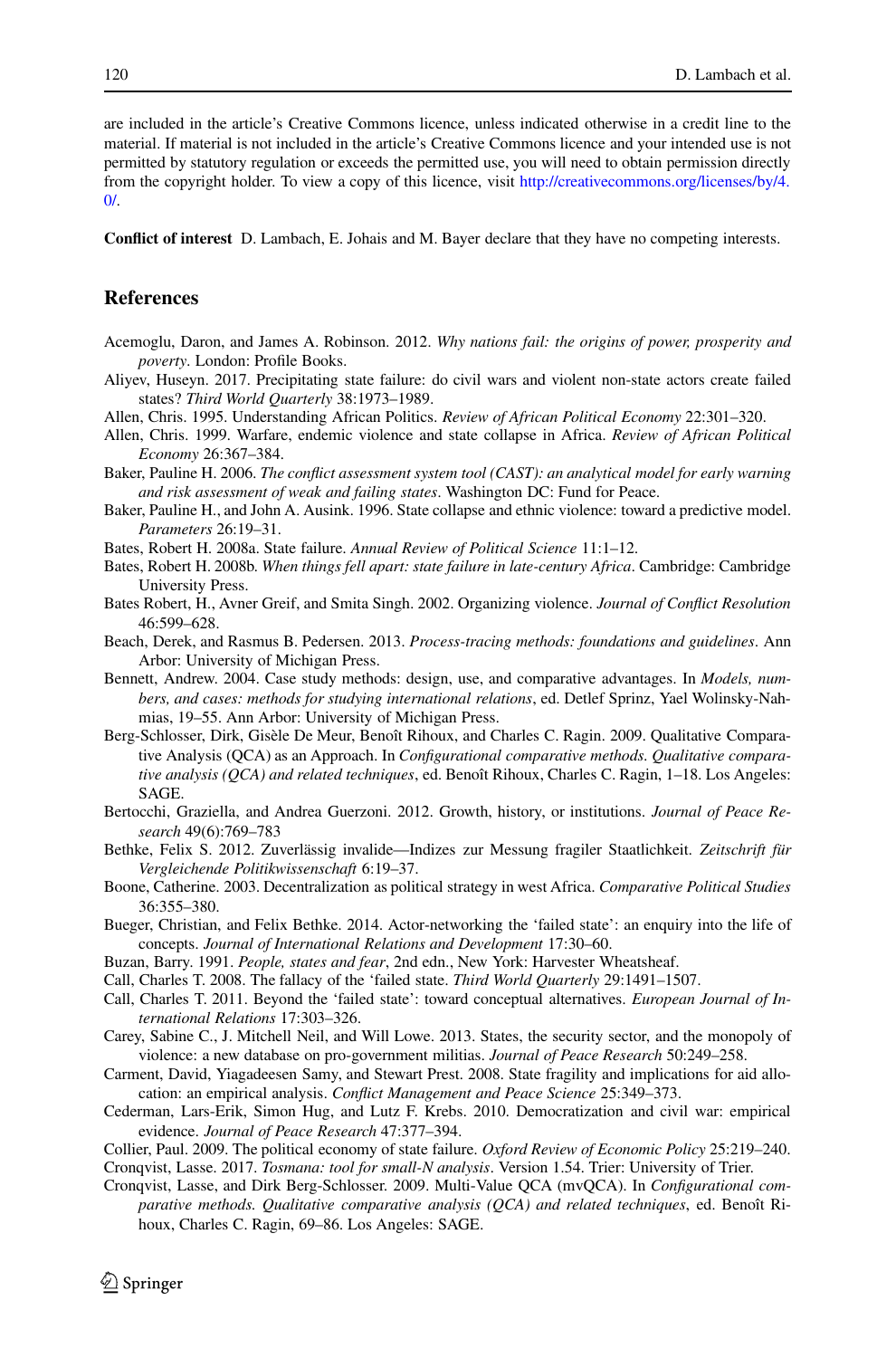- <span id="page-22-17"></span><span id="page-22-9"></span>Dewal, Snigdha, Jack A. Goldstone, and Michael Volpe. 2013. Forecasting stability or retreat in emerging democratic regimes. *Politics and Governance* 1:32–47.
- Englehart, Neil A. 2007. Governments against states: the logic of self-destructive despotism. *International Political Science Review* 28:133–153.
- <span id="page-22-7"></span>Englehart, Neil A., and Marc V. Simon. 2009. Failing states and failing regimes: the prediction and simulation of state failure. In *Dealing with failed states: crossing analytic boundaries*, ed. Harvey Starr, 108–127. London: Routledge.
- <span id="page-22-11"></span><span id="page-22-1"></span>Eriksen, Stein S. 2011. 'State failure' in theory and practice: the idea of the state and the contradictions of state formation. *Review of International Studies* 37:229–247.
- <span id="page-22-13"></span>Esty, Daniel C., Jack A. Goldstone, Ted R. Gurr, Pamela T. Surko, and Alan N. Unger. 1995. *State failure task force report*. McLean: Science Applications International Corporation.
- Ferreira, Ines A. 2016. Measuring state fragility: a review of the theoretical groundings of existing approaches. *Third World Quarterly* 38:1291–1309.
- <span id="page-22-16"></span><span id="page-22-2"></span>Geddes, Barbara. 1999. What do we know about democratization after twenty years? *Annual Review of Political Science* 2:115–144.
- Goldstone, Jack A., Robert H. Bates, David L. Epstein, Ted R. Gurr, Michael B. Lustik, Monty G.Marshall Jay Ulfelder, and Mark Woodward. 2010. A global model for forecasting political instability. *American Journal of Political Science* 54:190–208.
- <span id="page-22-26"></span><span id="page-22-8"></span>Grävingholt, Jörn, Sebastian Ziaja, and Merle Kreibaum. 2015. Disaggregating state fragility: a method to establish a multidimensional empirical typology. *Third World Quarterly* 36:1281–1298.
- Hampel, Karl A. 2015. The dark(er) side of 'state failure': state formation and Socio-political variation. *Third World Quarterly* 36:1629–1648.
- <span id="page-22-4"></span>Iqbal, Zaryab, and Harvey Starr. 2016. *State failure in the modern world*. Stanford: Stanford University Press.
- <span id="page-22-18"></span><span id="page-22-10"></span>Ismail, Abdirashid A. 2016. The political economy of state failure: a social contract approach. *Journal of Intervention and Statebuilding* 10:513–529.
- Lambach, Daniel. 2009. Warum kollabieren Staaten? In *Identität, Institutionen und Ökonomie: Ursachen innenpolitischer Gewalt* Politische Vierteljahresschrift Sonderheft Nr. 43., ed. Margit Bussmann, Andreas Hasenclever, and Gerald Schneider, 235–257. Wiesbaden: VS.
- <span id="page-22-0"></span>Lambach, Daniel, and Felix S. Bethke. 2012. *Ursachen von Staatskollaps und fragiler Staatlichkeit: Eine Übersicht über den Forschungsstand*. INEF-Report No. 106/2012. Duisburg: Institut für Entwicklung und Frieden.
- <span id="page-22-12"></span><span id="page-22-3"></span>Lambach, Daniel, and Dragan Gamberger. 2008. A temporal analysis of political instability through subgroup discovery. *Conflict Management and Peace Science* 25:19–32.
- <span id="page-22-25"></span>Lambach, Daniel, Eva Johais, and Markus Bayer. 2015. Conceptualizing state collapse: an institutionalist approach. *Third World Quarterly* 36:1299–1315.
- Lucas, Viola, and Thomas Richter. 2012. *Taxation, distribution and authoritarian regime longevity: evidence from the global state revenues and expenditures data set*. Paper presented at the Annual Meeting of the American Political Science Association, New Orleans, 30 August–2 September 2012.
- <span id="page-22-22"></span>Mahoney, James. 2010. After KKV: the new methodology of qualitative research. *World Politics* 62:120–147.
- <span id="page-22-6"></span><span id="page-22-5"></span>Margolis, J. Eli. 2012. Estimating state instability. *Studies in Intelligence* 56:13–24.
- Marshall, Monty G., and Keith Jaggers. 2005. *Polity IV project: political regime characteristics and transitions, 1800–2004—Dataset users' manual*. Vienna, VA: George Mason University, Polity IV Project.
- <span id="page-22-23"></span>Marx, Axel. 2006. Toward more robust model specification in QCA: results from a methodological experiment. *COMPASSS Working Paper* 43:1–25.
- <span id="page-22-24"></span>Marx, Axel, and Adrian Dusa. 2011. Crisp-set qualitative comparative analysis (Csqca), contradictions and consistency benchmarks for model specification. *Methodological Innovations Online* 6:103–148.
- <span id="page-22-21"></span>de Meur, Giséle, and Dirk Berg-Schlosser. 1994. Comparing political systems: establishing similarities and dissimilarities. *European Journal of Political Research* 26:193–219.
- <span id="page-22-20"></span>Michalopoulos, Stelios, and Elias Papaioannou. 2012. *Pre-colonial ethnic institutions and contemporary African development*. NBER Working Paper 18224. Washington: National Bureau of Economic Research.
- <span id="page-22-14"></span>Migdal, Joel S. 1988. *Strong societies and weak states. State-society relations and state capabilities in the third world*. Princeton: Princeton University Press.
- <span id="page-22-19"></span>Posen, Barry R. 1993. The security dilemma and ethnic conflict. In *Ethnic conflict and international security*, ed. Michael E. Brown, 103–124. Princeton: Princeton University Press.
- <span id="page-22-15"></span>Putzel, James, and Jonathan DiJohn. 2012. *Meeting the challenges of crisis states*. London: Crisis State Research Centre.